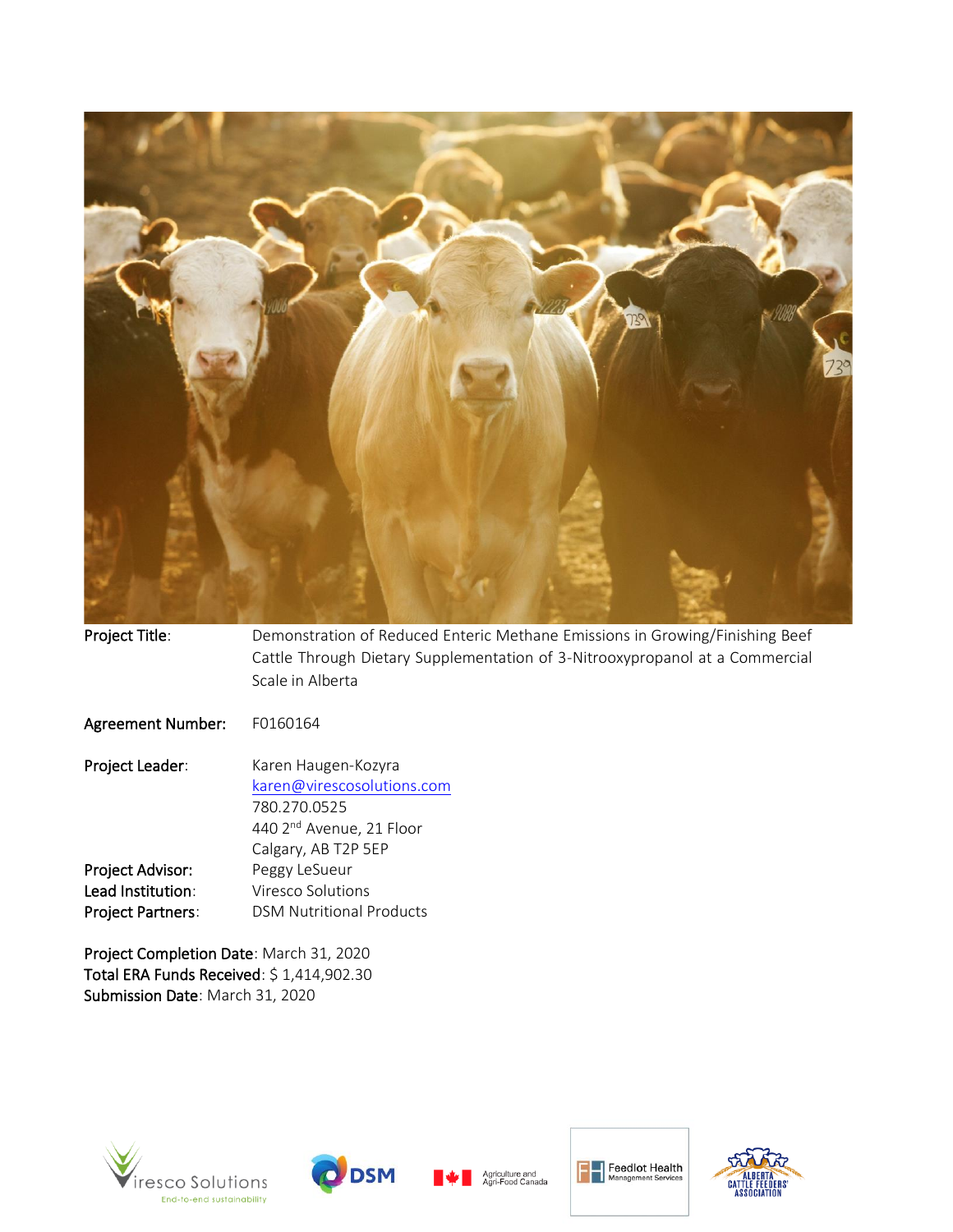# **Table of Contents**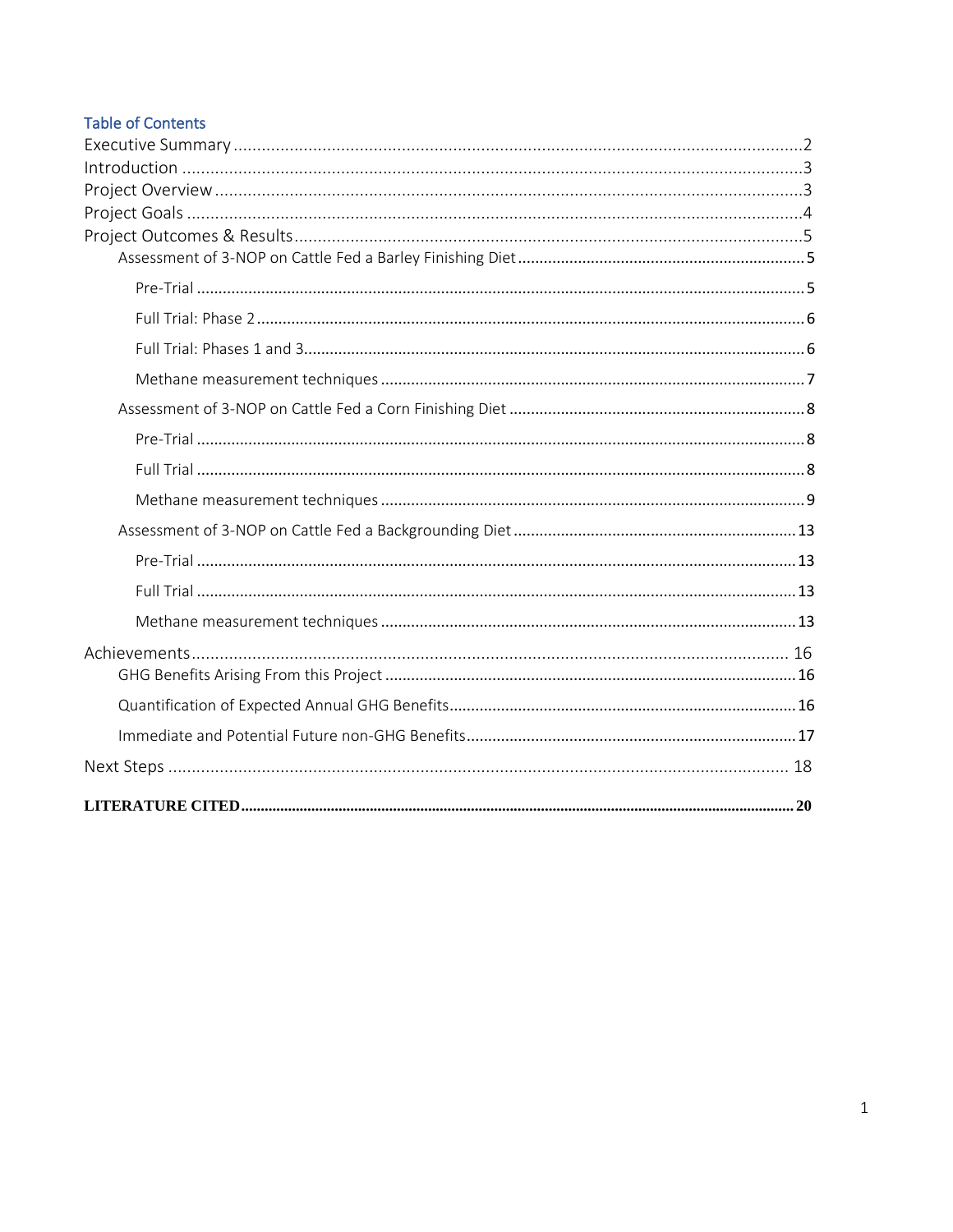#### <span id="page-2-0"></span>Executive Summary

Methane emissions from the ruminant livestock sector represent a significant opportunity to mitigate climate change through innovative approaches. DSM has developed a solution to reduce enteric methane formation in ruminants by over 30% (Vyas, 2016). This investigational product, called 3 nitrooxypropanol and abbreviated 3-NOP, is an organic compound with the formula HOCH2CH2CH2ONO2. It is a breakthrough technology that inhibits methane formation in the rumen of livestock. The inclusion of this highly specific inhibitor in ruminant diets targets the active site of the enzyme methyl-coenzyme M reductase in rumen Archaea, which is responsible for the last step in the methane-forming pathway. At very low effective concentrations in dairy, beef cattle, and sheep diets, previous studies have shown that 3-NOP inhibits the production of methane from archaea while boosting feed efficiency and thus represents a breakthrough technology in suppressing enteric methane emissions (Vyas et al., 2018).

This project demonstrated the commercial viability of feeding 3-NOP in backgrounding and finishing operations in Alberta's beef cattle industry in a large-scale field trial. The project (1) evaluated the relative effects of feeding 3-NOP on methane reduction and feedlot performance, health and carcass quality outcomes in feedlot cattle fed typical North American finishing diets (corn and barley grain based diets) as well as in a high forage, backgrounding diet, (2) evaluated direct measurement techniques for methane emissions in a commercial beef feedlot where 3-NOP was used, and (3) demonstrated the use of 3-NOP in day-to-day practicalities of commercial feedlots.

The study demonstrated there were no significant adverse impact to animal health or performance as a result of including 3-NOP in the diets of corn and barley finished, or backgrounded cattle. In terms of performance, feed conversion rates were improved for cattle fed corn or backgrounding diets supplemented with 3-NOP. Measurements indicated that an average of 70% methane emission reduction was found when 3-NOP was provided in steam-flaked or dry-rolled barley finishing diets at 125 mg/kg of feed dry matter. In steam-flaked corn-based finishing diets, a reduction in the range of 31% - 80% at the 125 mg/kg dosage of 3-NOP was observed. Lastly, in backgrounding diets, increasing the dose of 3-NOP stepwise from 150 to 200 mg/kg decreased the yield of methane by 17%-26% compared with control animals. The study successfully demonstrated that 3-NOP can be included in commercial feedlot diets to reduce methane emissions, without negative effects on animal health and performance parameters and carcass characteristics.

The inclusion of 3-NOP in the diets of cattle has resulted in real, permanent and quantifiable reductions of methane emissions and has broad applications across Alberta's beef and dairy sector. While reductions associated with this project are relatively small in comparison to the footprint of the beef sector in Alberta (for reference: Alberta's enteric methane emissions estimate according to the latest National emissions inventory reporting submitted to the UNFCCC (2017) is 9.4 MT CO2e), the trial by itself generated  $CO<sub>2</sub>e$  greenhouse gas (GHG) reductions of 1,473 tonnes. The compound 3-NOP is positioned, upon commercialization, to generate significant reductions in the beef and dairy sector in Canada and globally. This project builds on an existing successful R&D ERA Project (EOI# B140002) entitled "Technologies for Reducing Greenhouse Gas Emissions and Providing Offset Options for the Beef and Dairy Industries" (Beauchemin et al., 2015).

Different methane measurement techniques have been successfully applied and tested throughout this trial to quantify the methane emission and the respective reduction by applying 3-NOP in the different diets. Mobile Greenfeed systems provided a very reliable set of emission data on an individual animal basis in a small pen setting. In addition, we evaluated the application of two micrometeorological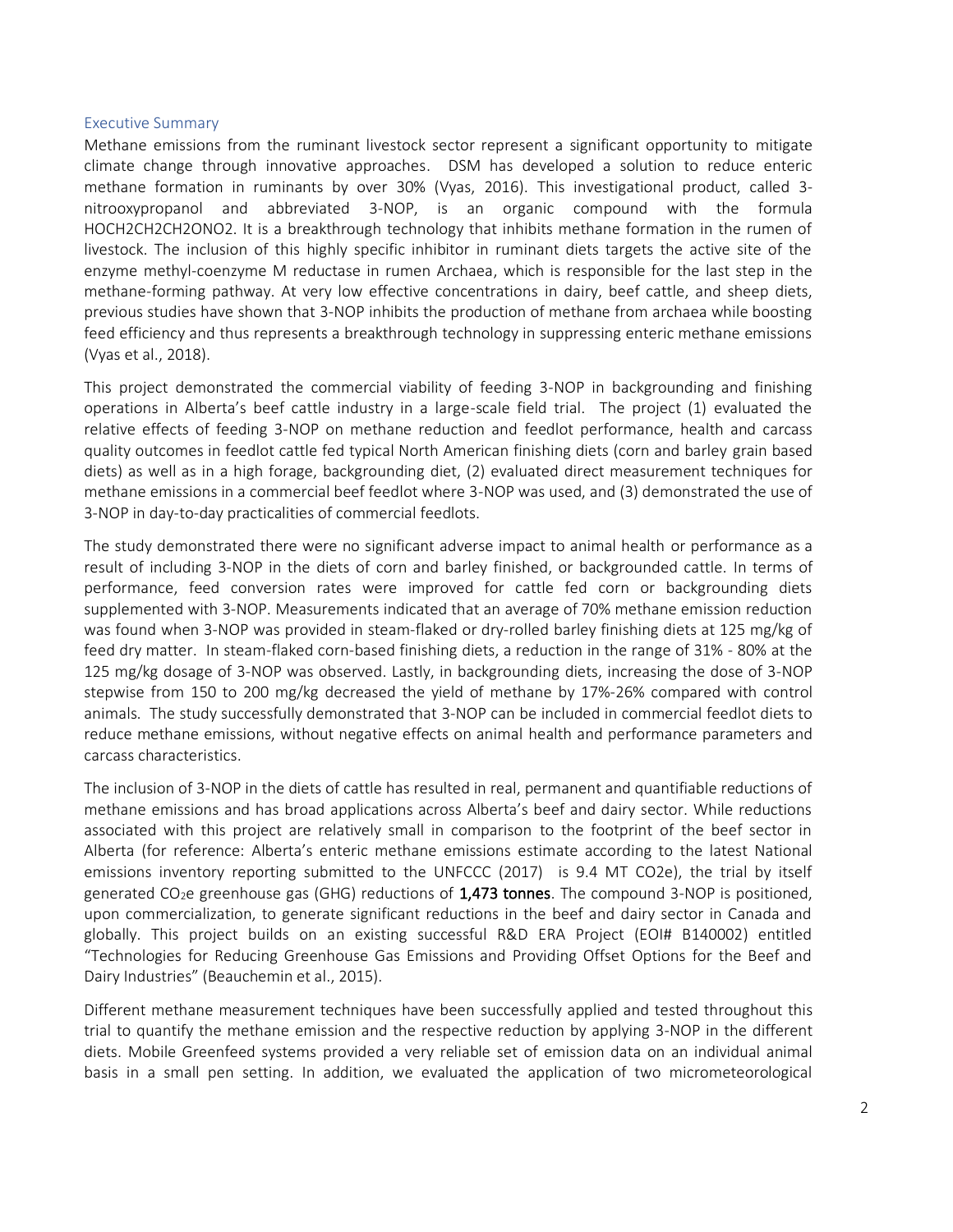methods, a novel concentration ratio method and an inverse dispersion method, where both were used to measure methane (CH4) emission reductions in cattle fed a typical backgrounding as well as a typical Canadian barley based as well as a typical US corn finishing diet. Both have proven successful techniques.

Finally, this trial successfully demonstrated the applicability of 3-NOP in its current formulation and helped to understand the day-to-day practicalities of its supply as a feed ingredient in commercial backgrounding and finishing beef-operations. Mixing operations, homogeneity of mixing in feed and the respective intake of 3-NOP by the animals was closely monitored. The application of 3-NOP into the feed via a micromachine proved a convenient and highly reproduceable process to be able to distribute exact small quantities on a day to day basis. No practical concerns were observed during the trial.

The consortium of Viresco Solutions, DSM Nutritional Products, Feedlot Health Management Services and Agriculture and Agri-food Canada would like to thank Emissions Reduction Alberta for its funding and guidance during this project, and Alberta Cattle Feeders Association for its sponsorship.

# <span id="page-3-0"></span>Introduction

This report meets the obligations set out in Schedule A of the Contribution Agreement dated December 11, 2017 between Emissions Reductions Alberta (ERA) and Viresco Solutions Inc. This report also meets the requirements identified as part of the requirements of the Non‐Confidential Final Report. This report includes;

- (i) a concise summary of what the project has achieved, including a description of the project and a description of greenhouse gas reductions obtained,
- (ii) conclusions and recommendations for further research together with the status of performance of the Project in terms of process, output, outcomes and impact measures,
- (iii) sufficient detail to permit readers to use or adapt the results for research and analysis purposes and to understand how the conclusions are arrived at, and
- (iv) a communication plan detailing how the Recipients intend to publicly communicate results and outcomes concerning the Project.

# <span id="page-3-1"></span>Project Overview

This project was a large-scale field trial demonstration of the investigational compound 3-NOP in backgrounding and finishing operations in Alberta's beef cattle industry. The objectives of this study were threefold:

- 1. To evaluate the relative effects of feeding 3-NOP on methane emissions and feedlot performance, health and carcass quality outcomes in feedlot cattle fed typical North American finishing diets (corn and barley grain) as well as in a backgrounding setting.
- 2. To use direct measurement techniques (GreenFeed and several micrometeorological techniques) for methane emissions in a commercial beef feedlot where the 3-NOP compound is being used.
- 3. To demonstrate and understand the day-to-day practicalities of supplying 3-NOP as a feed ingredient in commercial backgrounding and finishing beef-operations.

These 3 objectives are reported on a diet by diet basis.

The study was conducted by a consortium of Viresco Solutions, DSM Nutritional Products, Feedlot Health Management Services (FHMS) and Agriculture and Agri-food Canada. Viresco Solutions Inc. is an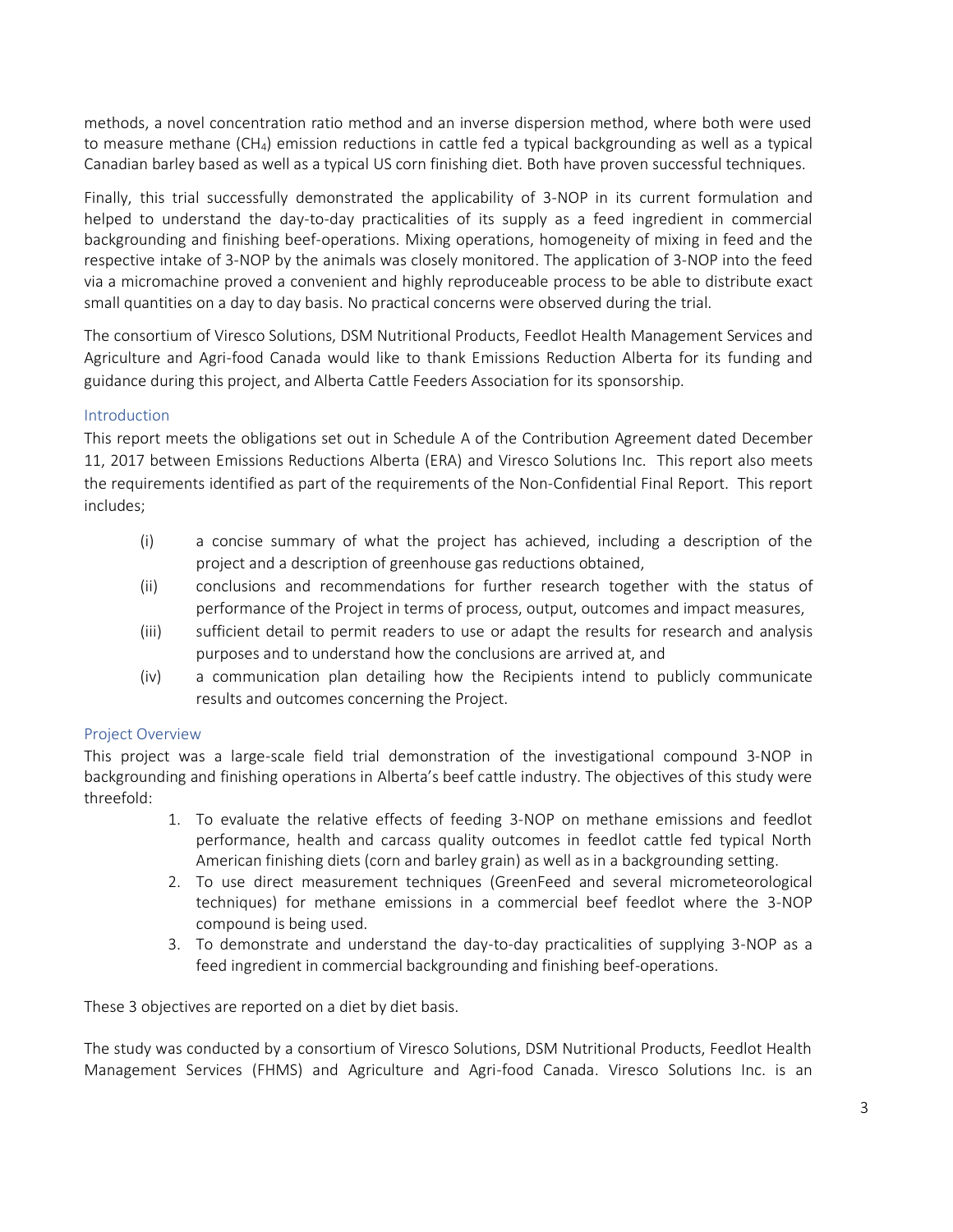environmental consulting firm that helps our clients strategically navigate the complex and evolving world of sustainability. DSM Nutritional Products is a Nutrition and Health company that developed the methane inhibitor 3-NOP. FHMS has established itself as a global leader in animal health and production consulting by providing data-driven approaches and recommendations based on the most current data available.

# <span id="page-4-0"></span>Project Goals

This study demonstrated that inclusion of 3-NOP in the diets of cattle in a commercial feedlot has resulted in real, permanent and quantifiable reductions of methane emissions. The outcomes presented in Table 5. below show the anticipated project success metrics outlined in the project proposal along with the project achievements. The project successfully completed all the success metrics including:

- Animal Performance no negative impacts
- Animal Health no negative impacts
- Methane Reduction Reductions between 15%-80% (with all finishing diets well above 30%).
- Successful methane measurement of methane in a research setting at a commercial feedlot including publication of results in a peer reviewed journal.

 The commercial launch of the product is related to the approval by the authorities (FDA-CVM and Health Canada VDD). The registration process has been started but it is anticipated that the commercial availability is still a few years out.

All studies were located at a commercial feedlot in western Canada. Both the baseline and the project were designed to represent standard industry feeding practices (plus 3-NOP in the project conditions) so that the effectiveness could be explored in an operational commercial setting at large scale. The basic design of the feedlot used in both the baseline and project was representative of standard designs used in western Canada. Open-air, dirt-floor pens were arranged side by side with central feed alleys and 20% porosity wood-fence windbreaks. Each facility had a hydraulic chute equipped with an individual animal scale, a chute- side computer with individual animal data collection and management software (*i*FHM*S* ©, Feedlot Health, Okotoks, Alberta), and separation alleys to facilitate the return of animals to designated pens.

Rations were formulated to meet or exceed the nutritional requirements of feedlot cattle (Nutrient Requirements of Beef Cattle, National Research Council, 2000). Diets were prepared in a modern milling facility equipped with overhead bins. Animals were fed from truck-mounted mixers on load cells. Water was available ad libitum from automatic waterers. Animals were fed diets that contain an ionophore to control coccidiosis and bloat and an antimicrobial to control liver abscesses.

The experimental groups involved in the study (project condition) were:

- 1) Barley Finishing Diet– Comparison of control and 3-NOP animals that were fed standard *feedlot* barley-based diets, and 3-NOP at a level of 125 mg/kg dry matter (DM) basis.
- 2) Corn Finishing Diet- Comparison of control and 3-NOP animals that were fed standard feedlot corn-based diets and, 3-NOP at a level of 125 mg/kg dry matter (DM) basis.
- 3) Forage Diet in Backgrounding Animals were fed standard forage feedlot *backgrounding* diets, and 3-NOP at a level of 200 mg/kg dry matter (DM) basis.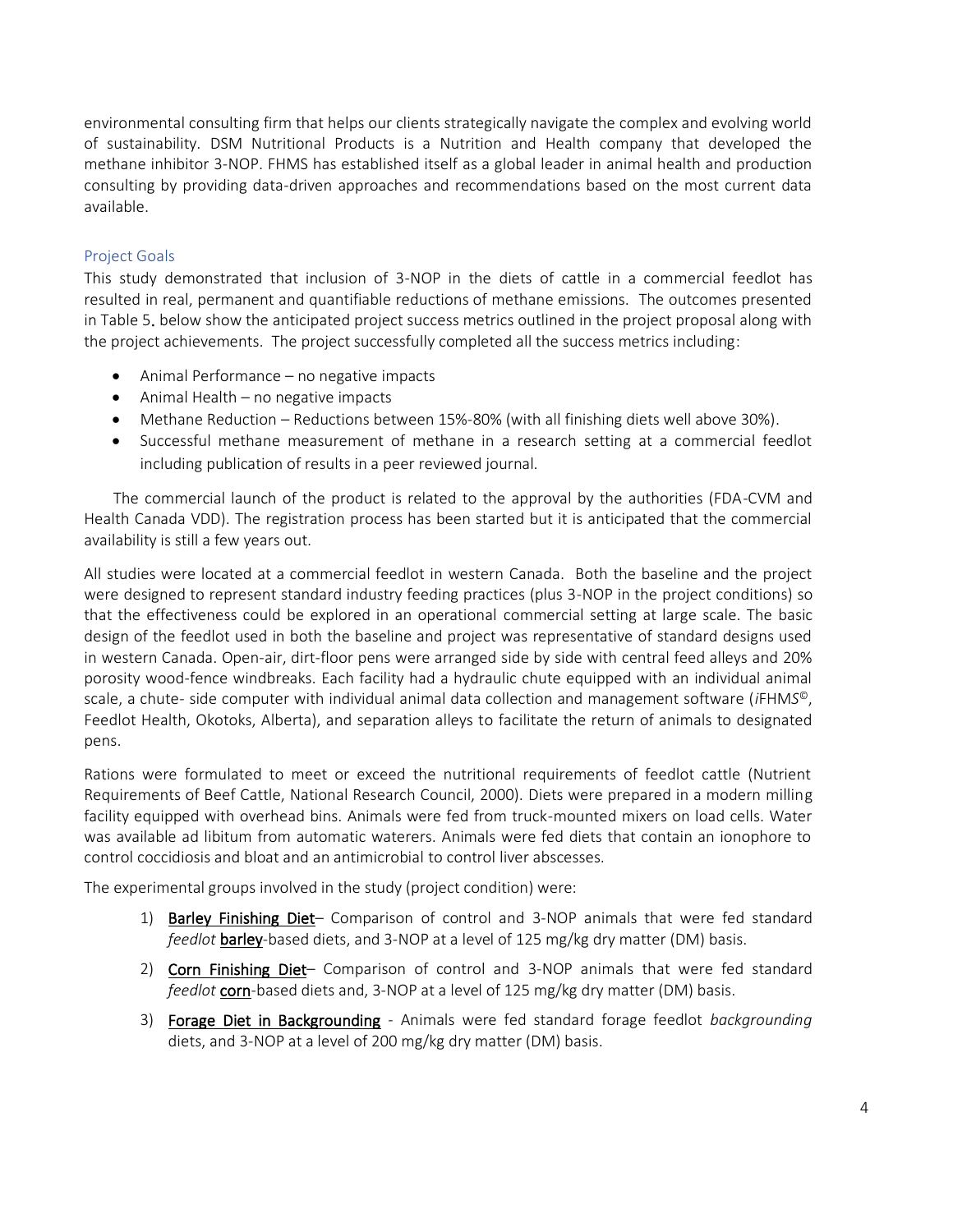#### <span id="page-5-0"></span>Project Outcomes & Results

The Following sections present the results from the three diets assessed during the project including animal performance and methane reductions.

The project consisted of 2 phases: Pre-trial and Scale-up (Full trial). The study was constructed as such, given that all beef trials to date were conducted at scientific institutes. A first step was therefore to transfer from a scientific to a commercial setting and understand whether any unexpected events or challenges would occur (pre-trial). This phase was successfully completed, and no practical challenges were observed (in line with objective 3 of the project. Post successful completion of the pre-trial, the project was scaled up to the full trial.

All results are described below.

# <span id="page-5-1"></span>Assessment of 3-NOP on Cattle Fed a Barley Finishing Diet

<span id="page-5-2"></span>In summary, it was successfully demonstrated that the application of 3-NOP in a typical Canadian barley based finishing diet realized a substantial saving in enteric methane emissions from beef cattle (70%). The expectations compared to the original project and grant application document were fully met with no negative effect on animal performance and welfare.

As a result of the observed high methane reductions, which were above expectations, we believe this leaves room for further optimization of the daily dose of 3-NOP, considering i) methane reduction, ii) performance improvements and iii) economic benefits.

This part of the trial successfully demonstrated the applicability of 3-NOP in its current formulation and helped to understand the day-to-day practicalities of its supply as a feed ingredient in commercial finishing beef-operations. Mixing operations, homogeneity of mixing and homogeneity in feed and the respective intake of 3-NOP by the animals was closely monitored. The application of 3-NOP into the feed via a micromachine proved an easy, convenient and highly reproduceable process to be able to distribute exact small quantities on a day to day basis. No practical concerns were observed during this part of the trial.

Thereby confirming that 3-NOP can be effectively and easily implemented in commercial feedlot operations.

### Pre-Trial

During the pre-trial, approximately 1450 animals were allocated to 3 pilot replicates and fed barley-based finishing diets for an average of 124 days (as typical in commercial operations in North America). Animals fed 3-NOP were supplemented at 125 mg/kg DM. Methane gas fluxes measured using micrometeorological techniques from control and 3-NOP fed animals during the feeding period indicated large reductions (70%) due to the feeding of 3-NOP. These reductions were larger than anticipated and it is believed that these impacts on methane might have depressed intakes. During the pre-trial, 3-NOP animals consumed less feed compared to those in the control group, animals fed 3-NOP also had a small reduction in daily weight gain. However, feed conversion favored cattle in the 3-NOP group. No observed changes in carcass grading or animal health were apparent between the two experimental groups.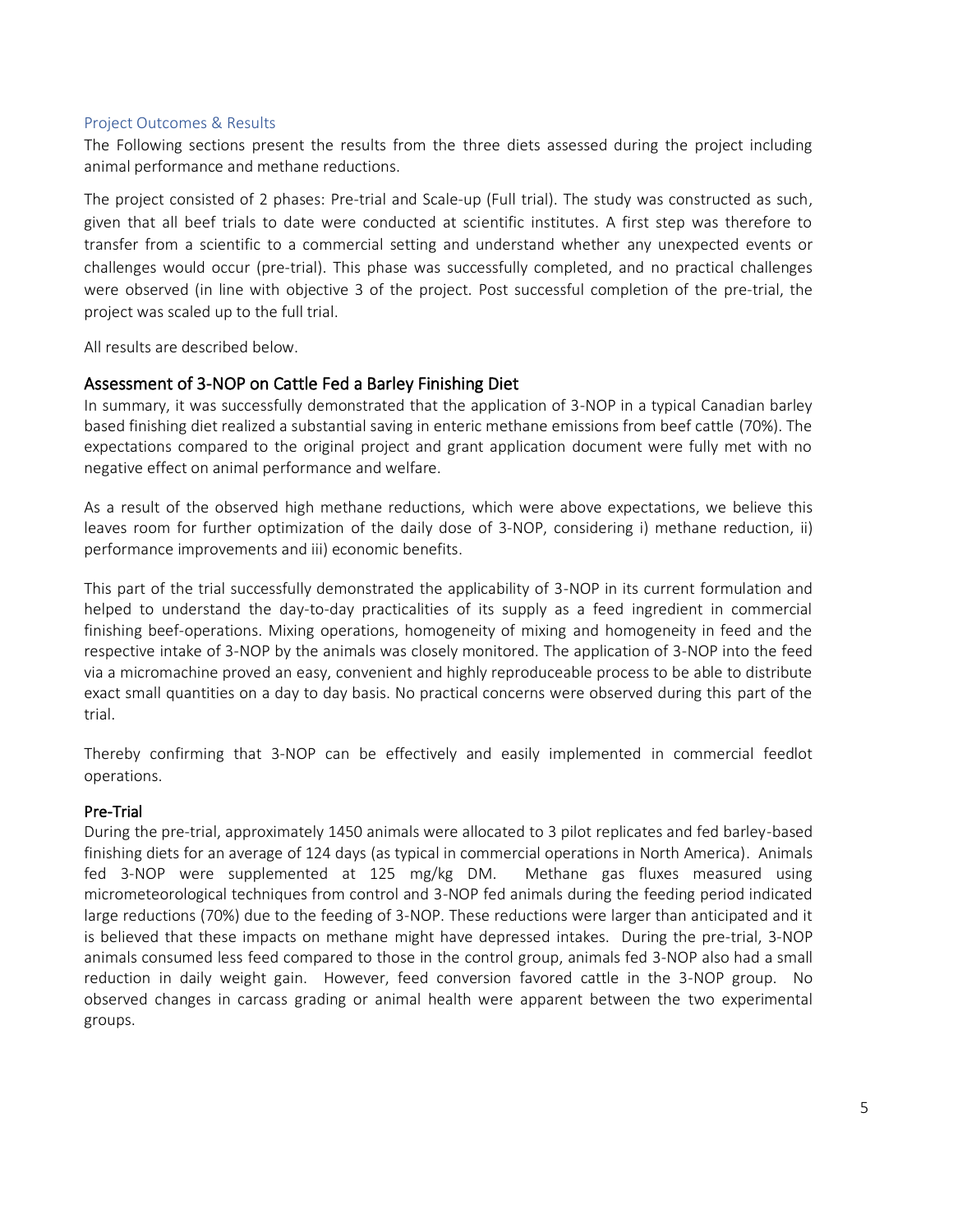#### <span id="page-6-0"></span>Full Trial: Phase 2

Over the trial of 92 days (December 29, 2017 to April 1, 2018), there was, on average, a large methane emission reduction of 70% (±18%) due to the 3-NOP additive. This reduction was found by all micrometeorological methods.

With respect to ancillary production and feedlot performance outcomes, daily dry matter intake was significantly lower (relative decrease 3.75%; P < 0.040) in the 3-NOP group than in the CTRL group. On both a live weight basis and a carcass weight basis, there were no significant differences detected in ADG or the dry matter intake to gain ratio between the groups at the P < 0.050 level.

With respect to carcass characteristic outcomes, there were less YG Canada 3 carcasses (absolute decrease 6.93%;  $P = 0.003$ ) in the 3-NOP group than in the CTRL group. There were no significant differences detected in any of the other YG or QG variables between the groups at the P < 0.050 level.

With respect to animal health outcomes, the lameness treatment rate was higher (absolute increase 2%; P < 0.001) in the 3-NOP group than in the CTRL group which mainly seems to be driven by the result of one pen. There were no significant differences detected in any of the other morbidity or mortality outcomes between the groups at the P < 0.050 level.

### <span id="page-6-1"></span>Full Trial: Phases 1 and 3

With respect to ancillary production and feedlot performance outcomes, daily dry matter intake was significantly lower (relative decrease 4.46%; P < 0.001) in the 3-NOP group than in the CTRL group. On both a live weight basis and a carcass weight basis, average daily gain (ADG) was significantly lower in the 3-NOP group compared to the CTRL group (P < 0.050). There were no significant differences detected in the dry matter intake to gain ratio on either a live weight basis or a carcass weight basis, between the groups at the P < 0.050 level. The lower daily dry matter intake in the 3-NOP group did not affect feed conversion, but resulted in lower ADG (relative decrease 3.95% on a carcass adjusted basis). Given the fixed days on trial experimental design used in this study (both experimental groups in a replicate slaughtered on the same day), lower ADG in the 3-NOP group resulted in significantly (P < 0.050) lower slaughter weight, weight gain, and carcass weight in the 3-NOP group. In commercial production systems, the inclusion rate of 3-NOP could be further optimized balancing between i) methane reduction, ii) performance improvements and iii) economic benefits.

With respect to carcass characteristic outcomes, there were no significant differences detected in any of the yield grade (YG) or quality grade (QG) variables between the groups at the P < 0.050 level.

The results of the current study generally agree with previous work by Vyas et al. (2016) showing a tendency for lower dry matter intake with the use of 3-NOP. However, improved feed conversion was not observed in the current study and this differs from the previous work by Vyas et al. (2018) and the results observed using corn-based finishing diets in a large-pen study conducted at the same time as the current study. This difference may be due to the shorter exposure to 3-NOP in the current study (< 120 days of 3- NOP exposure) compared to both the previous work by Vyas et al. (2016 and 2018) where animals were exposed to 3-NOP in both the backgrounding and finishing phases for more than 200 total days and the concurrent corn-based finishing diet large-pen study (~160 days of 3-NOP exposure). Additional largescale research is required to understand the impact of the 3-NOP exposure period on feed conversion by starting animals from backgrounding through finishing and to determine the most cost-effective feeding regimes for 3-NOP in feedlot cattle fed barley-based finishing diets.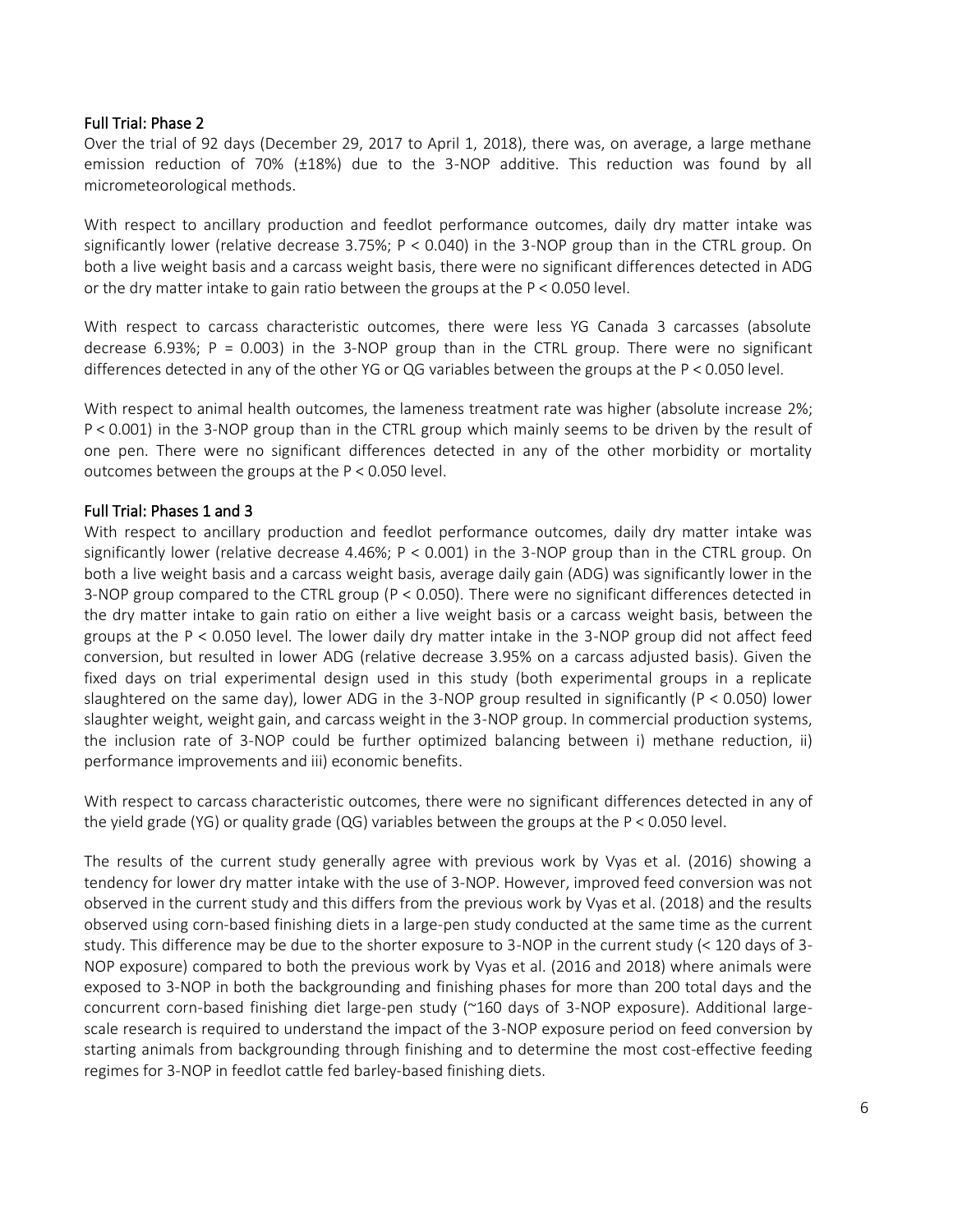### <span id="page-7-0"></span>Methane Measurement Techniques

During the barley trial, we evaluated the application of three micrometeorological methods, a novel concentration ratio method using full plume or partial plume measurements and an inverse dispersion method, to measure methane emission reductions in cattle fed 3-NOP (125 mg/kg Dry Matter Intake) compared with cattle fed just the basal diet (steam-flaked barley grain based diet).

Over the trial of 92 days (December 29, 2017 to April 1, 2018), on average, a large methane emission reduction of 70% (±18%) was observed due to the supplementation of 3-NOP. This reduction was consistently observed by all micrometeorological methods.

Emissions were calculated from 1344 cattle that were located in six measurement pens (222 animals per pen). Three adjacent pens to the east and three to the west were designated as the treatment (TRT) and control (CTRL) blocks, respectively (Figure 1). Underlying the concentration ratio method was the measurement symmetry between the TRT and CTRL blocks in the feedlot, and the assumption of homogeneous wind conditions over the two blocks. Three open-path lasers (OPL) were set up in two configurations (A and B, Figure 1) to monitor methane concentrations upwind and downwind of the pen blocks. Meteorological equipment was setup in the feedlot to measure the wind and turbulence.

Emission reduction was also assessed by another method in a short study that used an open-path Fourier Transform Infrared sensor (OP-FTIR) to measure CH<sub>4</sub>, CO<sub>2</sub>, H<sub>2</sub>O, N<sub>2</sub>O and NH<sub>3</sub> gases. During this study there was a 62% reduction in methane emissions from TRT group compared to CTRL group. The  $CO<sub>2</sub>$ reduction was only 3%: expected given the number of respiring animals in the TRT and CTRL groups were similar. For NH<sub>3</sub>, where the emission source is the quick conversion of urinary urea to NH<sub>3</sub>, there was no difference in emissions between TRT and CTRL groups. Although pen manure is the same source for  $NH<sub>3</sub>$ and  $N_2O$ , the slower release of the  $N_2O$  resulted in a 17% emission reduction.



W-location of the weather station; S - location of the sonic anemometer.

### *Figure 1 Schematic diagram with the location of equipment and pens on the southern perimeter of the feedlot. The short and solid lines are path Configuration A and the dashed lines are path Configuration B*

A scientific paper was published on the 3 different ways to derive emission reduction (McGinn et al., 2019). An average of 70% methane emission reduction was found. During this Milestone an abstract and accompanying poster was presented at the Greenhouse Gases and Animal Agriculture (GGAA 2019) conference in Brazil (held from August 4th to 10th 2019, Foz do Iguassu, Brazil).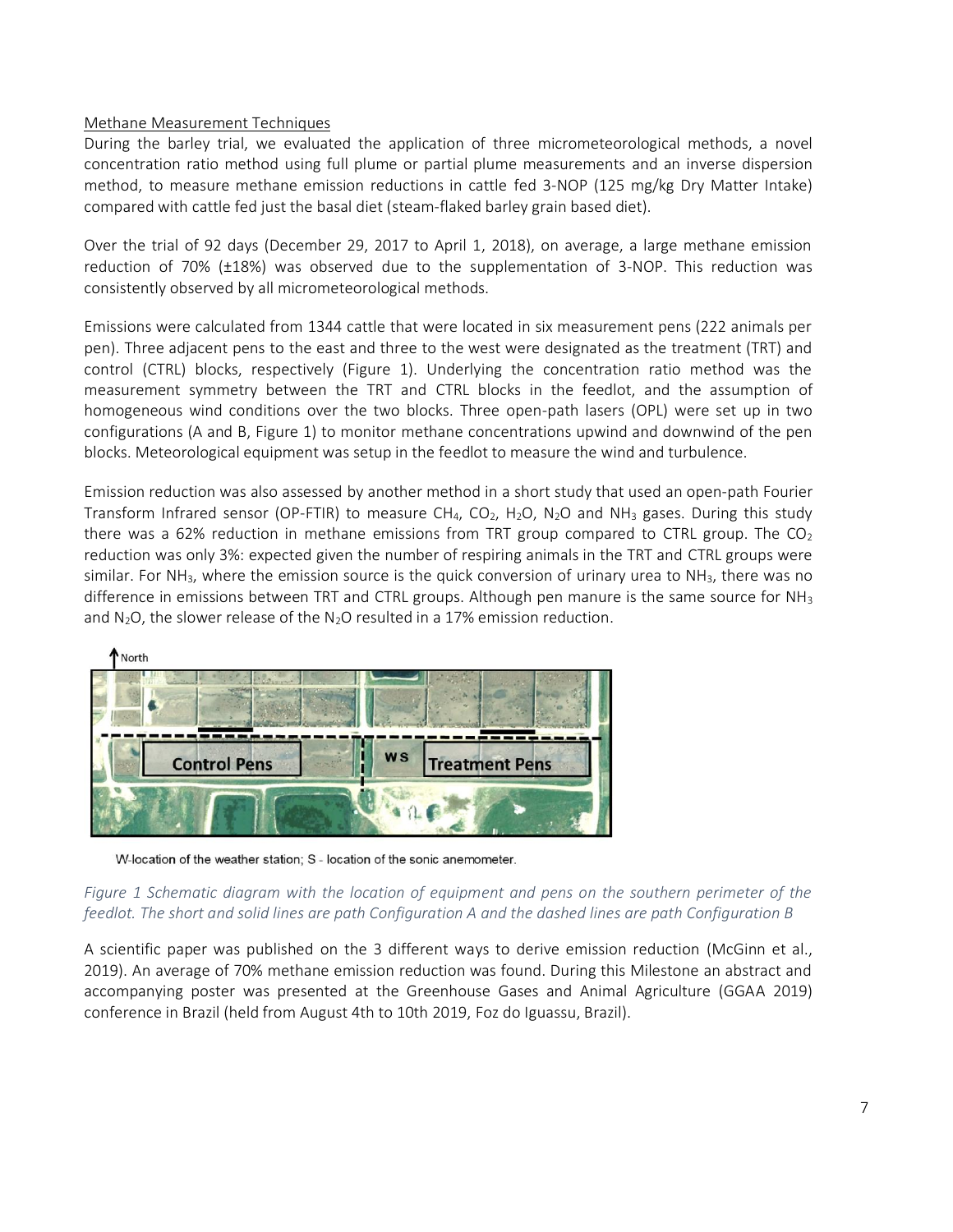# <span id="page-8-0"></span>Assessment of 3-NOP on Cattle Fed a Corn Finishing Diet

In summary, it was successfully demonstrated that the application of 3-NOP in a typical corn-finishing diet realized a substantial saving in enteric methane emissions from beef cattle (38%-80%). The expectations compared to the original project and grant application document were fully met with no negative effect on animal performance and welfare. Carcass characteristics and quality tended to be improved.

We believe there is further optimization potential in the step-up protocol and recommend to consider this in future studies.

This part of the trial successfully demonstrated the applicability of 3-NOP in its current formulation and helped to understand the day-to-day practicalities of its supply as a feed ingredient in commercial finishing beef-operations. Mixing operations, homogeneity of mixing and homogeneity in feed and the respective intake of 3-NOP by the animals was closely monitored. The application of 3-NOP into the feed via a micromachine proved an easy, convenient and highly reproduceable process to be able to distribute exact small quantities on a day to day basis. No practical concerns were observed during this part of the trial. Thereby confirming that 3-NOP can be effectively and easily implemented in commercial feedlot operations.

# <span id="page-8-1"></span>Pre-Trial

<span id="page-8-2"></span>Understanding the effect of 3-NOP dosage in corn-based diets is important as all previous work conducted at Lethbridge has been studied in barley-based diets. Thus, 75 animals from each group were partitioned from the 1 large-pen replicate to facilitate a dose step-up study, while maintaining the integrity of the large pen replicate, with an equal number of animals from each group housed in smaller pens. Cattle in the dose step-up study were supplemented with increasing target doses of 3-NOP in the basal ration. Analytical results as well taking into account the dilution through additional feed intake from the Greenfeed system covered an inclusion range of 3-NOP of 0, 85.6, 107.6 and 124.5 mg/kg. The study duration was 112 days, comprised of 28 days of adaptation followed by three 28-d periods. The cattle were housed in small pens (25 head per pen) equipped with individual intake (GrowSafe feed bunks) and methane emission (GreenFeed) monitoring devices. Meanwhile, cattle in the large pen replicate were fed 125 mg/kg 3-NOP or CTRL. Methane reductions favored cattle in the 125 mg/kg group, compared to the other groups.

Compared with control (10.78 g/kg DM intake), 3-NOP decreased (P < 0.001) methane yield (i.e., g methane/kg DMI) by 45%, 81%, and 55%, for 85.6 , 107.6, and 124.5 mg 3-NOP/kg DM, respectively in the small pens.

For the corn pre-trial, methane was measured using the GreenFeed system and individual animal DMI were recorded using automated feed bunks. Compared to control (11.34 kg/day), DMI decreased (P < 0.001) by 6.4%, 0%, and 11.5% for 85.6, 107.6 and 124.5 mg 3-NOP/kg DM, respectively.

Data from the large pen cohorts fed 125 mg/kg 3-NOP revealed an improvement in feed conversion (3.6%) compared with CTRL. Thus, based on both the improvement in feed conversion and the methane reduction, the project team decided that all 9 remaining replicates were to be allocated at 125 mg/kg.

Overall, the pre-trial indicated that supplementation of corn-based finishing diets with 3-NOP, at an optimum dose of 125 mg/kg, is an effective methane mitigation strategy for commercial beef feedlots.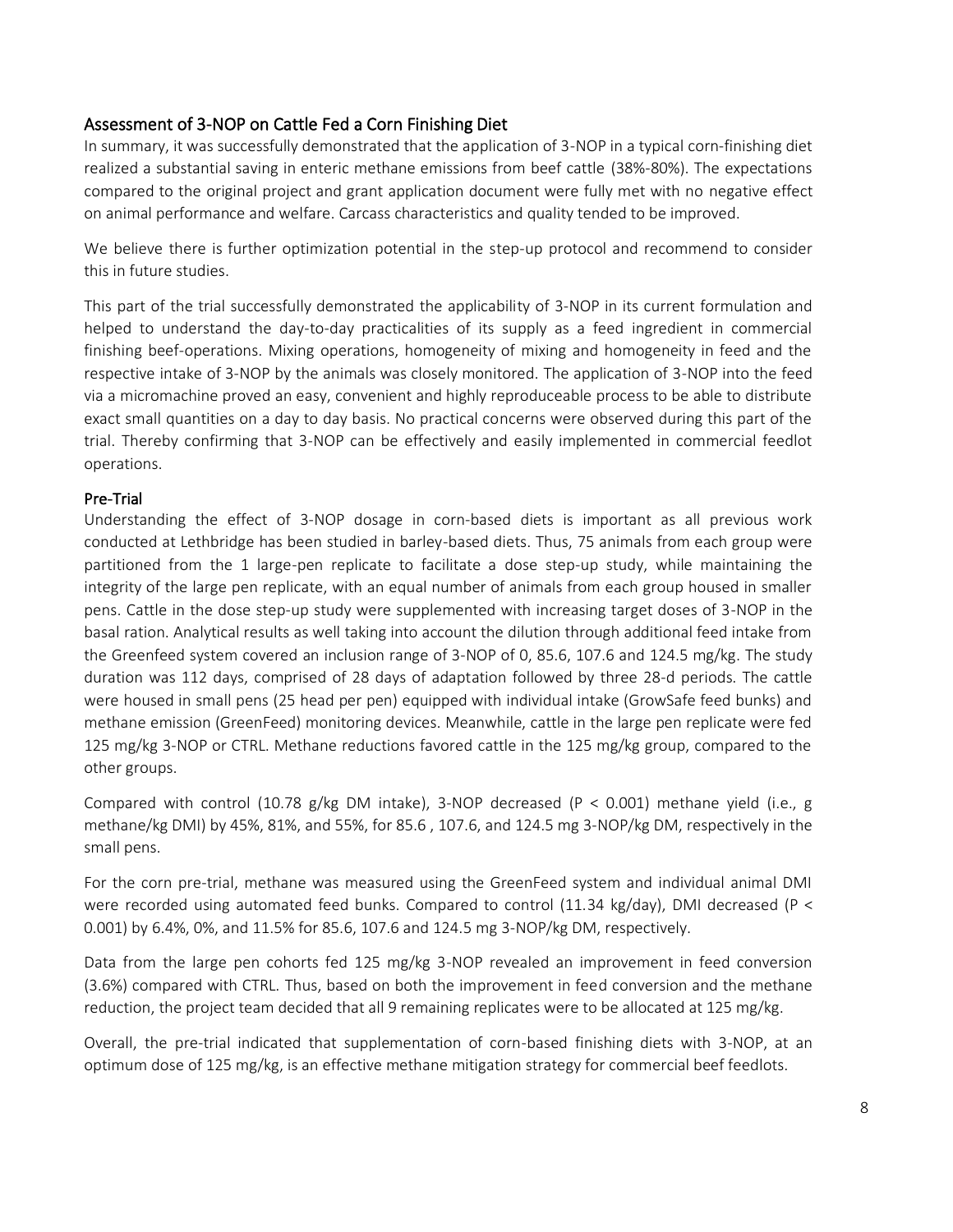### Full Trial

During this part of the study, methane was measured over 96 days and a substantial reduction in methane was measured. With the measurement techniques as described below an average emission reduction of 38% was measured on average, with a range from 31 to 45% (using the concentration ratio technique); the Inverse Dispersion technique resulted in a reduction of 67%.

With respect to ancillary production and feedlot performance outcomes, daily dry matter intake was significantly lower (relative decrease 5.97%; P < 0.001) in the 3-NOP group than in the CTRL group. On both a live weight basis and a carcass weight basis, average daily gain (ADG) was significantly lower and the dry matter intake to gain ratio was significantly improved in the 3-NOP group compared to the CTRL group (P < 0.050). The lower daily dry matter intake in the 3-NOP group resulted in improved feed conversion (relative improvement 2.12% on a carcass weight basis), but it also resulted in lower ADG (relative decrease 3.85% on a carcass adjusted basis). Given the fixed days on trial, the experimental design used in this study (both experimental groups in a replicate slaughtered on the same day), lower ADG in the 3-NOP group resulted in significantly ( $P < 0.050$ ) lower slaughter weight, weight gain, and carcass weight in the 3-NOP group. In commercial production systems, the step-up rate of 3-NOP could be further optimized balancing between i) methane reduction, ii) performance improvements and iii) economic benefits.

With respect to carcass characteristic outcomes, there were significantly more yield grade (YG) Canada 1 carcasses (absolute increase 5.07%;  $P = 0.032$ ) and significantly less YG Canada 3 carcasses (absolute decrease 5.07%;  $P = 0.003$ ) in the 3-NOP group than in the CTRL group. With respect to quality grade (QG), there were significantly less QG Canada AAA carcasses (absolute decrease 5.13%; P = 0.037) and significantly more QG Canada AA carcasses (absolute increase 5.60%; P = 0.018) in the 3-NOP group than in the CTRL group. There were no significant differences in any of the other YG or QG variables detected between the groups at the P < 0.050 level. The carcasses in the 3-NOP group were lighter (13.2 lb) than in the CTRL group, which explains at least part of the difference in YG and QG between the experimental groups.

With respect to animal health outcomes, there were no significant differences detected in overall mortality, bovine respiratory disease mortality, other disease mortality, or any of the morbidity outcomes between the groups at the P < 0.050 level.,

#### <span id="page-9-0"></span>Methane Measurement Techniques

Methane emissions in the full corn study were measured from cattle in six large pens (one block of 3 pens for control, one block of 3 pens for 3-NOP, as previously described for the barley-finishing study). The cattle were fed the corn finishing diet and emissions were measured using the same micrometeorological techniques (Concentration Ratio and Inversion Dispersion Modelling) that were used in the barley trial (Milestone 4; barley finishing diet). The arrangement of cattle and the equipment setup was similar to the aforementioned barley trial, with approximately 1500 cattle allocated into two blocks, where each block consisted of three adjacent pens (approximately 250 animals per pen).

Briefly stated, there were two instrumentation configurations considered (referred to as Method A and B). More specifically, Method A sampled a small portion of the dispersed methane plume from each group, using two short laser paths deployed along the centre portion of the Control and Treatment pen blocks. Method B sampled the entire plume being emitted from the two pen blocks, by using long laser paths. In each method the laser recorded the average methane concentration (ppm) each second, along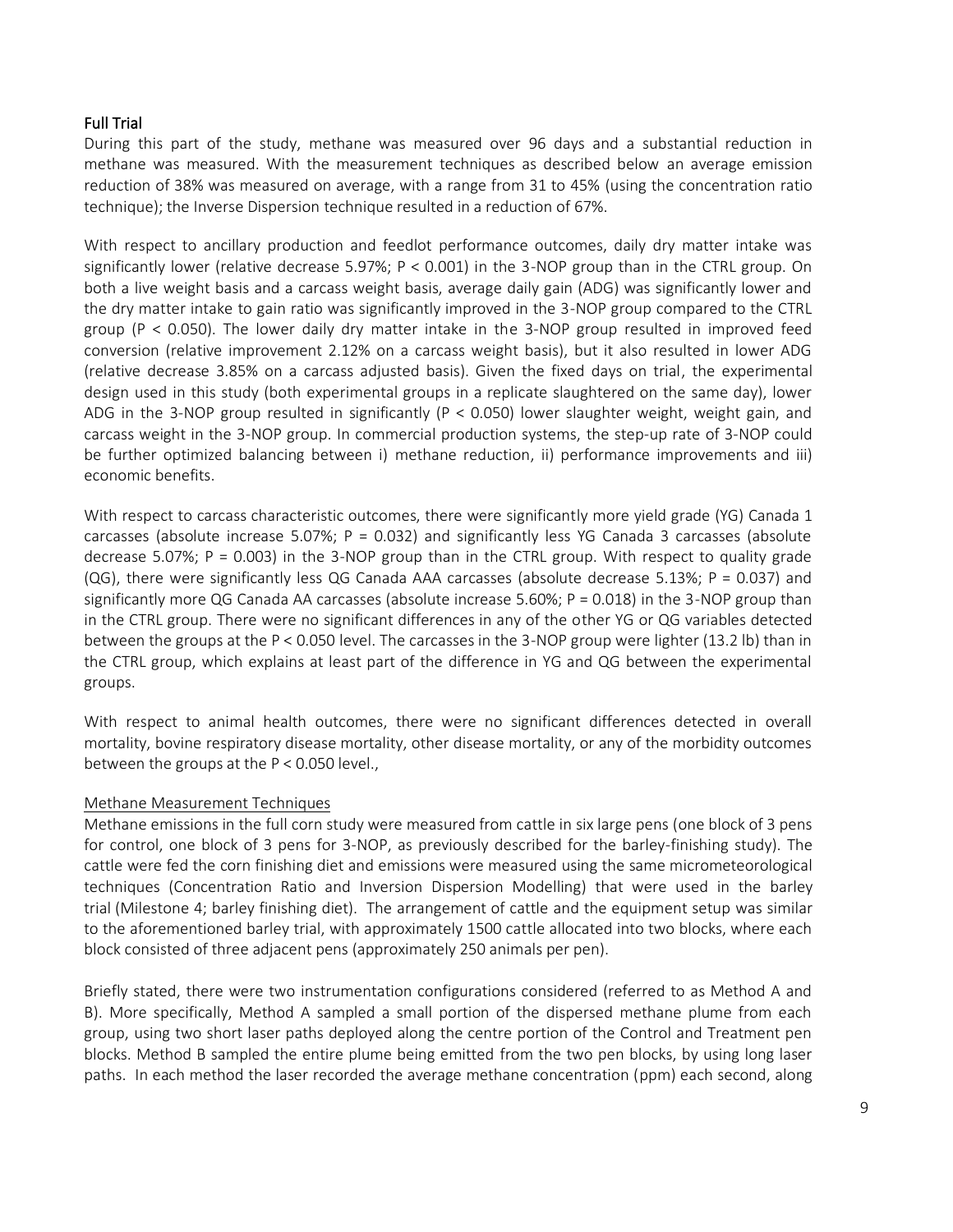a narrow beam between the laser and a retroreflector. It was assumed that measuring a subsample of the plume (Method A) would be sufficient to characterize emission differences from the two pen blocks, and was comparable to the full plume measurements (Method B). The use of two different measurement methods provided both a check on the accuracy of the emission measurements, but also a level of redundancy. For example, if one of the lasers in Method A or B became misaligned, a backup measurement was available.

In addition to comparing control and 3-NOP pens of cattle, we calculated whole-feedlot methane emission rate using two alternative techniques, to those reported herein. In technique 1, a fixed tower centrally located in the middle of the feedlot recorded the eddy covariance data (a micrometeorological method based on measuring the rapid vertical transfer of methane and wind speed). In technique 2, were used a drone to sample methane along pre-determined flight paths, and those concentrations were used with the Inverse Dispersion Modeling technique (WindTrax) to calculate emissions.

#### *Methane Concentration Measurements*

Both the Concentration Ratio and Inverse Dispersion Method rely on accurate laser concentration data in order to accurately estimate methane emissions. Following quality-control filtering of the concentration data, we observed that the background methane level of "fresh air" coming into the feedlot (Figure 2) was close to 2 ppm, as expected. There are a few outliers that we speculate are the result of stable atmospheric periods, which are associated with complex wind patterns that increase the risk of methane contamination from nearby animal pens. Figure 3 shows the methane concentrations downwind of the Control (upper graph) and Treatment (lower graph) pen blocks. The greater concentration above background is due to emissions from the cattle in the pens. The lesser concentration of methane above background concentration for the 3-NOP pens compared with Control pens, indicates a reduction in methane emission due to 3-NOP.





*Figure 2: Variability in the background methane concentration as a function of wind direction. At the edges of the wind direction there was no undesirable spikes, which indicates no contamination of the concentration from adjacent pens of animals. The number 1016 indicates the laser number.*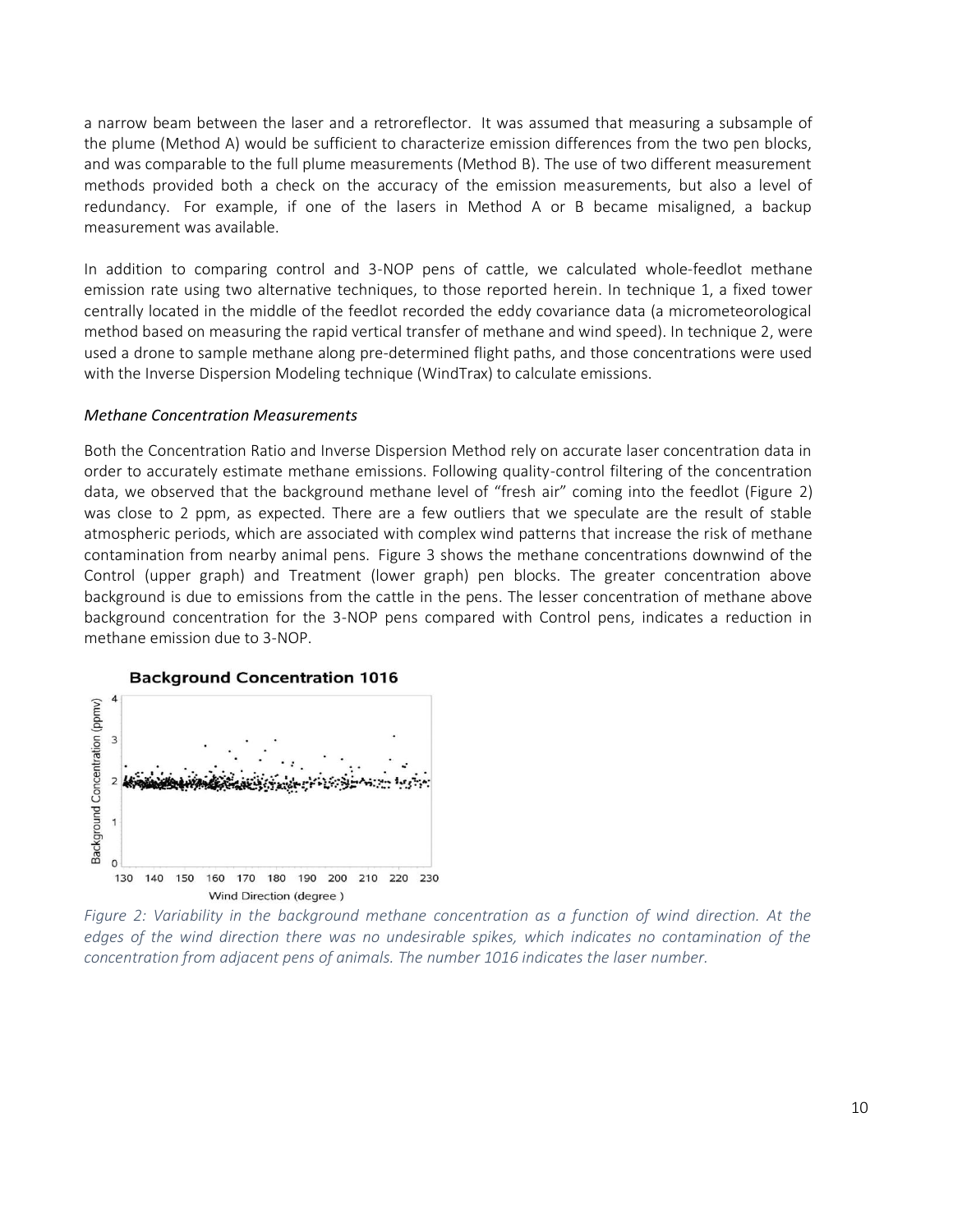

*Figure 3: Methane concentrations downwind of the Control (left graph) and Treatment (right graph) pen block showing greater concentrations above background due to enhancement from the cattle. The numbers 1010 and 1039 indicate the laser number.*

#### *Emission Reduction using Concentration Ratio*

The emission reduction due to 3-NOP was calculated using the novel Concentration Ratio (CR) technique and the Inverse Dispersion Method (IDM) technique. We used two independent measurement approaches (Method A and B), and normalized the emission ratios based on animal related differences between the treatment and control blocks, resulting in a simple ratio, a ratio normalized on animal numbers, and ratio normalized on feed intake. Thus, we have six different estimates of the emission reduction (Error! Reference source not found.). Over the 96 days of this study, the six different c alculations give an average 38% emission reduction, with a range from 31% to 45%. We interpret this range to reflect the uncertainty in our calculations – an uncertainty due to sensor uncertainty, differences in the number of animals being sampled by the two laser methods, imperfect sampling of the diel and long-term emission reduction patterns, and so forth.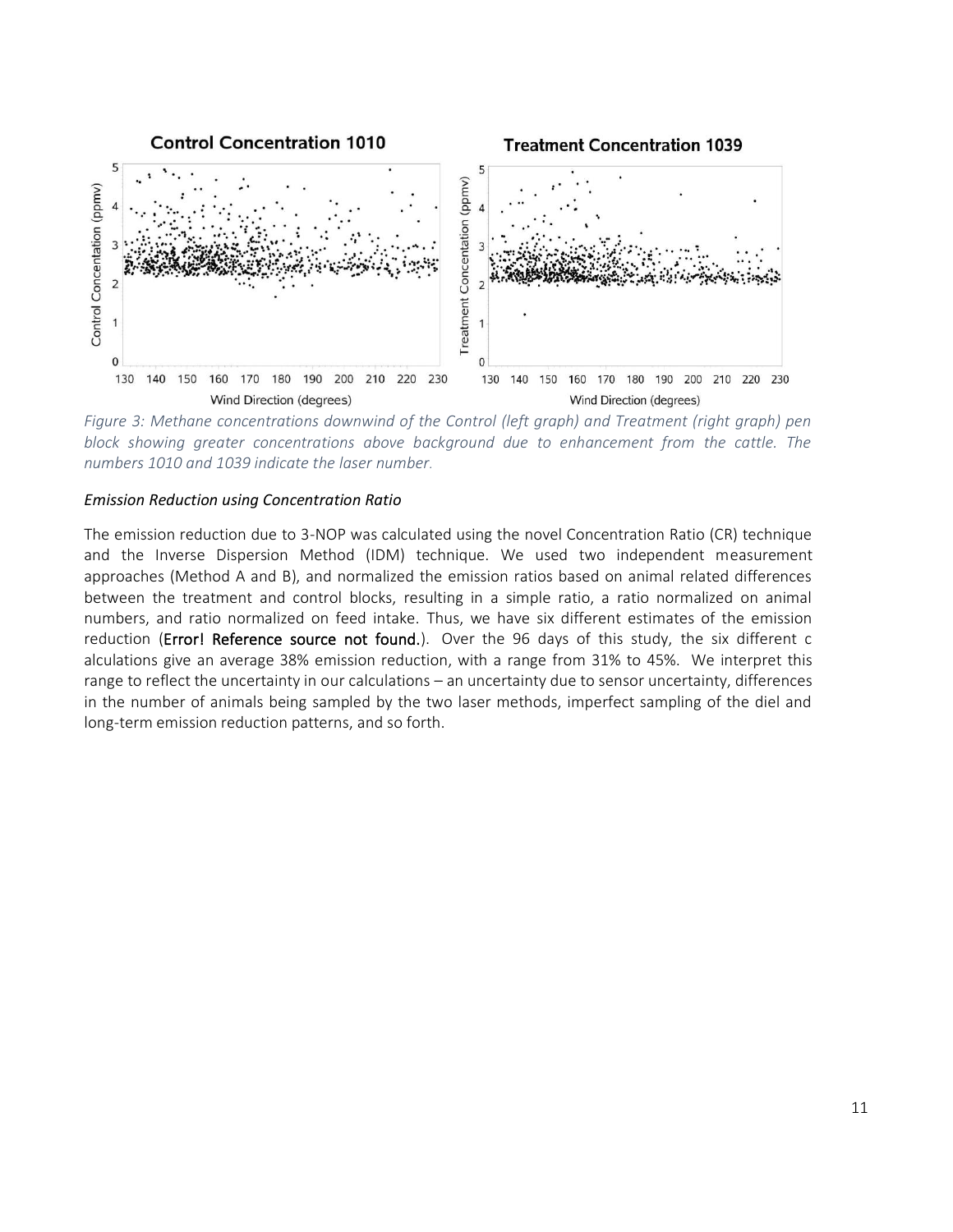*Table 1: The average concentration ratio (treatment/control) values for methane using a subsample and full sample of the methane gas plume emitted from the Treatment and Control block pens where each sample type includes three ways of normalizing the concentration in Corn Finishing Diet*

| Sub sampling (Method A)  | Periods | Number of 30 minAverage over Period |
|--------------------------|---------|-------------------------------------|
| Ratio Normalization      |         |                                     |
| 1-ratio only             | 672     | 0.68                                |
| 2-animal number          | 672     | 0.69                                |
| 3-feed intake            | 672     | 0.64                                |
| Average                  |         | 0.67                                |
|                          |         |                                     |
| Full sampling (Method B) |         |                                     |
| Ratio Normalization      |         |                                     |
| 1-ratio only             | 754     | 0.55                                |
| 2-animal number          | 753     | 0.59                                |
| 3-feed intake            | 753     | 0.55                                |
| Average                  |         | 0.56                                |

# *Emission Reduction for Inverse Dispersion Method*

As an alternative to the analysis of the emission reduction ratios (described above), we are in the process of using the Inverse Dispersion Method (WindTrax) to analyze the laser concentration data. The objective of this analysis is to calculate absolute methane emission rates (g animal<sup>-1</sup> day<sup>-1</sup>) for the control and treatment animals, from which we then calculate emission reduction. In principle this should give a better estimate of total emission reductions as compared to the simpler analysis of emission reduction ratios (i.e., this would account for the impact of any correlation between the diel trend in animal emissions, and a diel trend in the 3-NOP emission reductions.

Using laser data associated with the sub-sample configuration (Method 'A') in the WindTrax analysis, we calculated an average emission rate of 170 (Control) and 56 (Treatment) g animal<sup>-1</sup> day<sup>-1</sup>. This represents an emission reduction of 67% from the treatment animals. This reduction is greater than average of 38% calculated using the earlier Concentration Ratio analysis.

### *Implications of Results*

There was a large difference between the emission reduction (72%) for the steam-flaked barley-based diet compared to 38% reduction for steam-flaked corn diet. The difference may be due to differences in the basal feed between the two trials, where the 3-NOP was more effective in reducing methane for more rapidly digestible feed (barley grain versus corn grain). The difference may also be due to weather, with the measurements for barley diet conducted in the winter compared to corn diet conducted in the spring. Weather conditions can influence feed intake, with greater dry matter intake in winter coinciding with greater methane emissions and the potential for mitigation.

In a Corn Finishing Diet investigated the impact of 3-NOP on methane emissions that are generated from a commercial beef cattle feedlot. The micrometeorological methods used were non-intrusive with regard to the daily operations of the feedlot. The measurements show that 3-NOP reduced methane emissions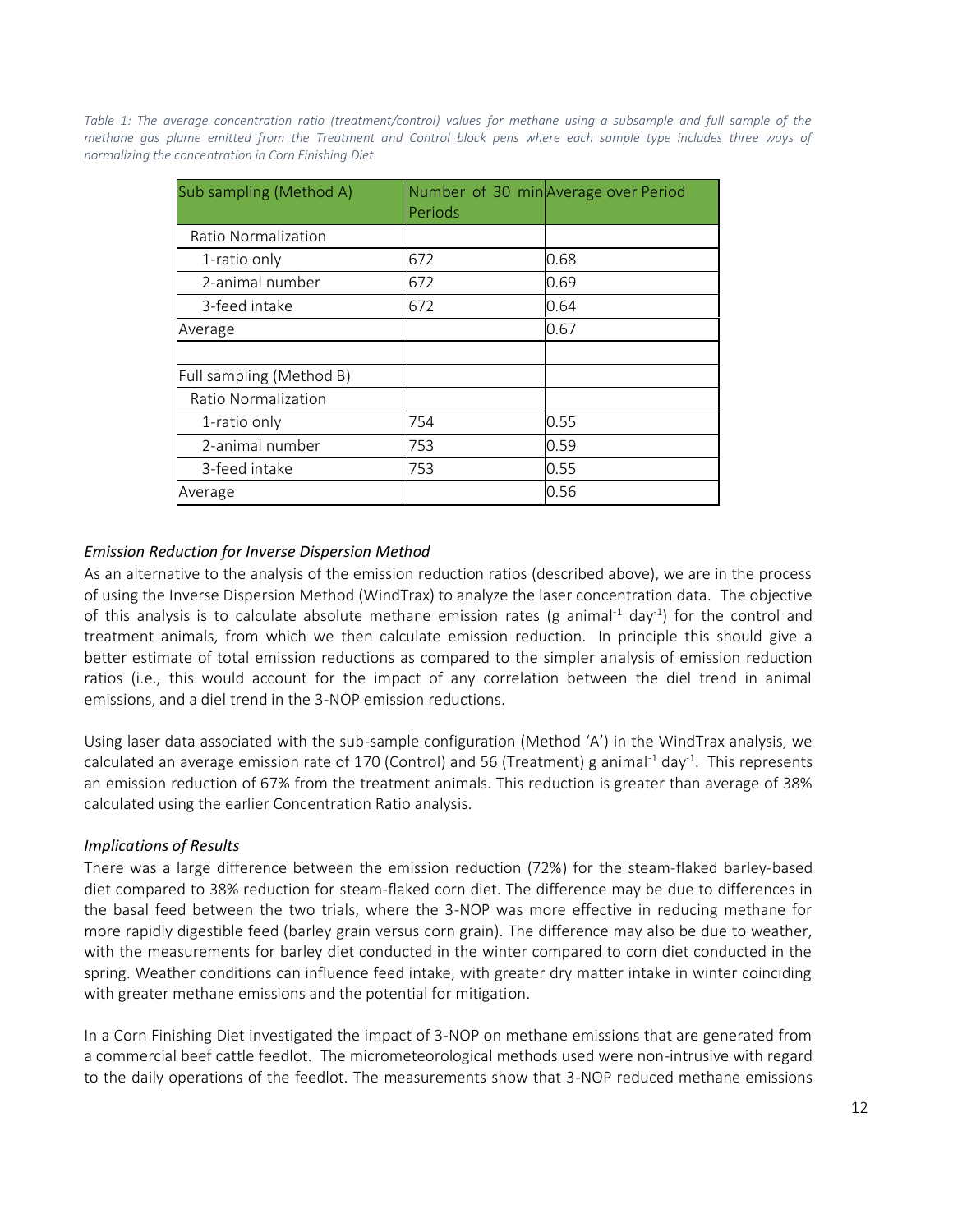from cattle in open feedlots by 38%-44% at the 125 mg/kg dosage of 3-NOP (corn finishing diet). More information on the long-term emissions rates, and the dose and resulting emission reduction are needed to better evaluate the impact of 3-NOP as a greenhouse gas strategy in the red meat sector.

# <span id="page-13-0"></span>Assessment of 3-NOP on Cattle Fed a Backgrounding Diet

In summary, it was successfully demonstrated that the application of 3-NOP in a typical backgrounding diet realized a substantial saving in enteric methane emissions from beef cattle (up to 28%). Methane reduction response was slightly below expectations, feed efficiency was significantly improved by 2.5% while other animal health and performance parameters were not affected.

This part of the trial successfully demonstrated the applicability of 3-NOP in its current formulation and helped to understand the day-to-day practicalities of its supply as a feed ingredient in commercial finishing beef-operations. Mixing operations, homogeneity of mixing and homogeneity in feed and the respective intake of 3-NOP by the animals was closely monitored. The application of 3-NOP into the feed via a micromachine proved an easy, convenient and highly reproduceable process to be able to distribute exact small quantities on a day to day basis. No practical concerns were observed during this part of the trial. Thereby confirming that 3-NOP can be effectively and easily implemented in commercial feedlot operations.

### <span id="page-13-1"></span>Pre-Trial

For the large pen study, the experimental groups were considered homogenous ( $P > 0.050$ ) with respect to the baseline variable average initial weight and hip height. There were no differences detected in animal health, ancillary production, or feedlot performance outcomes between the feeding programs at the P < 0.050 level. At the P < 0.100 level, dry matter intake tended (P = 0.060) to be less in the 3-NOP group, which also resulted in a tendency ( $P = 0.073$ ) for improved feed conversion in the 3-NOP group. The tendencies for lower dry matter intake and improved feed conversion agree with previous work (Vyas et al., 2018). Differences in magnitude of response to 3-NOP in this study may be partially due to differences in cattle adaptation to 3-NOP under large pen commercial production conditions as compared to small pen research conditions.

### <span id="page-13-2"></span>Full Trial

The addition of 3-NOP to the backgrounding TMR resulted in decreases in methane yield (g/kg DMI) at all doses. The doses of 150, 175 and 200 mg/kg reduced methane yield by 17.5%, 25.6%, and 21.4%, respectively.

For the large pen study, the experimental groups were considered homogenous ( $P > 0.050$ ) with respect to the baseline variable average initial weight and hip height. There were no differences detected in animal health, ancillary production, or feedlot performance outcomes between the feeding programs at the P < 0.050 level. At the P < 0.10 level, dry matter intake tended (P = 0.060) to be less in the 3-NOP group, which also resulted in a tendency ( $P = 0.073$ ) for improved feed conversion in the 3-NOP group. The tendencies for lower dry matter intake and improved feed conversion agree with previous work (Vyas et al., 2018). Differences in magnitude of response to 3-NOP in this study may be partially due to differences in cattle adaptation to 3-NOP under large pen commercial production conditions as compared to small pen research conditions.

#### <span id="page-13-3"></span>Methane Measurement Techniques

In the full trial, methane measurements were conducted using the GreenFeed system (no micrometeorological methods were used). Fifty animals (328  $\pm$  28 kg) were allocated to the methane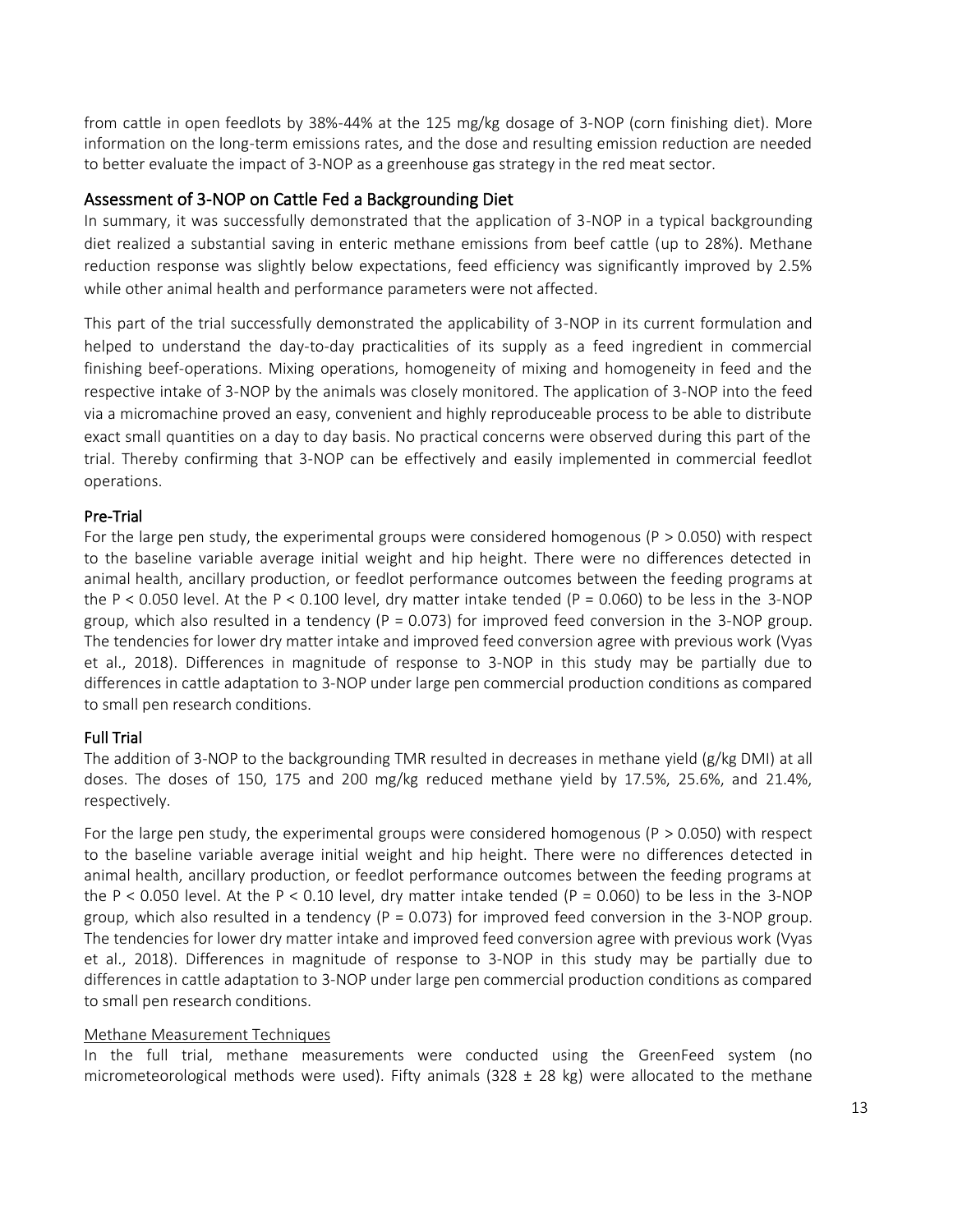portion of the study; 25 animals fed a control backgrounding total mixed ration (TMR, basal diet), and 25 animals fed a backgrounding TMR supplemented with increasing doses of 3-NOP over time. The animals were on the study for a total of 127 days.

At the initiation of the backgrounding study the animals were fed a TMR containing barley silage. However, due to a shortage in barley silage during the study the animals were adapted to corn silage, with 50:50 barley: corn silage fed from July 9 to 15, and corn silage fed from July 16 to September 6. Due to this change in diet an additional two weeks of measurement at 175 mg/kg 3-NOP was required. The resulting measurement periods were adaptation (May 3 – May 30, 2018, barley silage in diet), 150 mg/kg 3-NOP (May 31 – June 27, 2018, barley silage in diet), 175 mg/kg (June 28 – August 8, 2018; corn silage in diet), and 200 mg/kg (August 9 – September 6, 2018, corn silage in diet). The measurements that were collected during the adaptation from barley silage to corn silage were removed from the data that is summarised in this report.

In the adaptation and 150 mg/kg 3-NOP feeding periods the actual concentration of 3-NOP measured in the TMR (basal diet, not including pellet offered in the Greenfeed system) was slightly lower than the desired concentration (131 and 125 mg/kg, respectively). Contrarily, average 3-NOP concentration in the TMR during the 175 and 200 mg/kg measurement periods was greater than desired (193 and 227 mg/kg, respectively). The reason for this discrepancy is not clear but could be due the analysis, mixing of 3-NOP into the ration, or most likely, the difficulty of obtaining a representative sample.

Total dry matter intake (DMI) was measured daily by combining the intake of the TMR basal diet offered in the GrowSafe system and the intake of the pellet offered in the GreenFeed system. Increasing the target dose of 3-NOP in the TMR from 150 mg/kg to 175 and 200 mg/kg resulted in larger decreases in dry matter intake compared to the control animals (Table 2).

|                                | Control | $3-NOP$ | <b>SEM</b> | P-value |
|--------------------------------|---------|---------|------------|---------|
| Phase 1: Low (150 mg/kg DM)    | 10.03   | 9.74    | 0.248      | 0.255   |
| Phase 2: Medium (175 mg/kg DM) | 11.85   | 11 27   | 0.265      | 0.036   |
| Phase 3: High (200 mg/kg DM)   | 12.37   | 11 72   | በ 371      | 0.089   |

*Table 2: Average dry matter intake (basal diet plus GreenFeed pellet) per animal CH4 measurements in Backgrounding Diet.*

Methane measurements were measured using a GreenFeed system. Because there was only one GreenFeed system, animals were rotated between pens weekly, resulting in bi-weekly measurements of GHG emissions for each treatment. Two bi-weekly measurements from each treatment were averaged to determine methane emissions during the measurement periods. The animals were allowed to adapt to the GreenFeed system for four weeks (May 3 – 30, 2018), during which animals on the 3-NOP treatment were also adapted to 150 mg/kg 3-NOP in the TMR.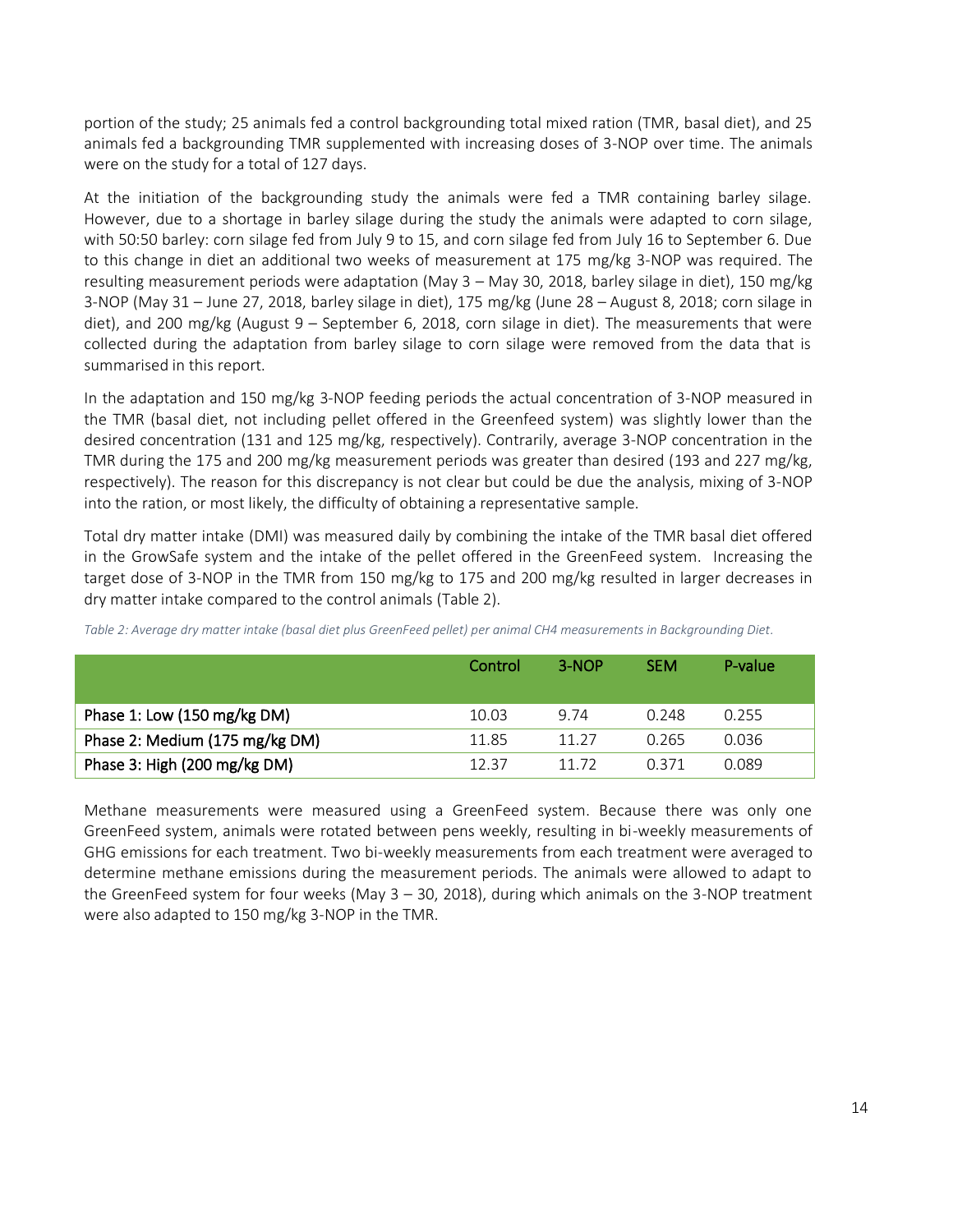| Item                                                        | Control | 3-NOP | <b>SEM</b> | P-value |
|-------------------------------------------------------------|---------|-------|------------|---------|
| Phase 1: Low dose (150 mg/kg basal diet DM) <sup>a</sup>    |         |       |            |         |
| CH <sub>4</sub> production                                  |         |       |            |         |
| g/day                                                       | 224.8   | 185.5 | 8.04       | 0.007   |
| g/kg DM intake                                              | 22.9    | 18.9  | 1.12       | 0.023   |
| % Gross energy intake                                       | 5.99    | 4.85  | 0.287      | 0.004   |
| $CO2$ production                                            |         |       |            |         |
| g/day                                                       | 7179    | 7482  | 145.2      | 0.093   |
| g/kg DM intake                                              | 730.0   | 765.1 | 17.04      | 0.114   |
| H <sub>2</sub> production                                   |         |       |            |         |
| g/day                                                       | 0.37    | 1.29  | 0.091      | < 0.001 |
| g/kg DM intake                                              | 0.04    | 0.14  | 0.007      | < 0.001 |
| Phase 2: Medium dose (175 mg/kg basal diet DM) <sup>a</sup> |         |       |            |         |
| CH <sub>4</sub> production                                  |         |       |            |         |
| g/day                                                       | 259.7   | 184.8 | 6.37       | < 0.001 |
| g/kg DM intake                                              | 22.3    | 16.6  | 0.66       | < 0.001 |
| % Gross energy intake                                       | 5.83    | 4.42  | 0.176      | < 0.001 |
| $CO2$ production                                            |         |       |            |         |
| g/day                                                       | 7833    | 7947  | 183.4      | 0.573   |
| g/kg DM intake                                              | 675.1   | 711.8 | 10.88      | 0.001   |
| H <sub>2</sub> production                                   |         |       |            |         |
| g/day                                                       | 0.41    | 1.64  | 0.076      | < 0.001 |
| g/kg DM intake                                              | 0.03    | 0.14  | 0.006      | < 0.001 |
| Phase 3: High dose (200 mg/kg basal diet DM) <sup>a</sup>   |         |       |            |         |
| CH <sub>4</sub> production                                  |         |       |            |         |
| g/day                                                       | 275.7   | 198.4 | 8.45       | 0.001   |
| g/kg DM intake                                              | 22.4    | 17.6  | 0.65       | < 0.001 |
| % Gross energy intake                                       | 5.88    | 4.79  | 0.175      | < 0.001 |
| $CO2$ production                                            |         |       |            |         |
| g/day                                                       | 8312    | 8412  | 169.9      | 0.600   |
| g/kg DM intake                                              | 675.9   | 742.7 | 16.27      | < 0.001 |
| H <sub>2</sub> production                                   |         |       |            |         |
| g/day                                                       | 0.39    | 1.55  | 0.058      | < 0.001 |
| g/kg DM intake                                              | 0.03    | 0.13  | 0.005      | < 0.001 |
| Overall (Phases 1 to 3)                                     |         |       |            |         |
| CH <sub>4</sub> production                                  |         |       |            |         |
| g/day                                                       | 255.3   | 189.6 | 6.89       | 0.001   |
| g/kg DM intake                                              | 22.5    | 17.6  | 0.64       | 0.001   |
| % Gross energy intake                                       | 5.89    | 4.66  | 0.173      | 0.001   |
| $CO2$ production                                            |         |       |            |         |
| g/day                                                       | 7814    | 7967  | 140.5      | 0.348   |
| g/kg DM intake                                              | 690.5   | 738.1 | 8.453      | < 0.001 |
| H <sub>2</sub> production                                   |         |       |            |         |
| g/day                                                       | 0.39    | 1.50  | 0.054      | < 0.001 |
| g/kg DM intake                                              | 0.03    | 0.14  | 0.005      | < 0.001 |

*Table 3: Emissions of enteric methane (CH4) and hydrogen (H2) production for beef steers fed a forage-based diet supplemented without (control) or with increasing doses of 3-nitrooxypropanol (3-NOP) in Barley Backgrounding Study*

<sup>a</sup> 3-Nitrooxypropanol was added only to the basal diet.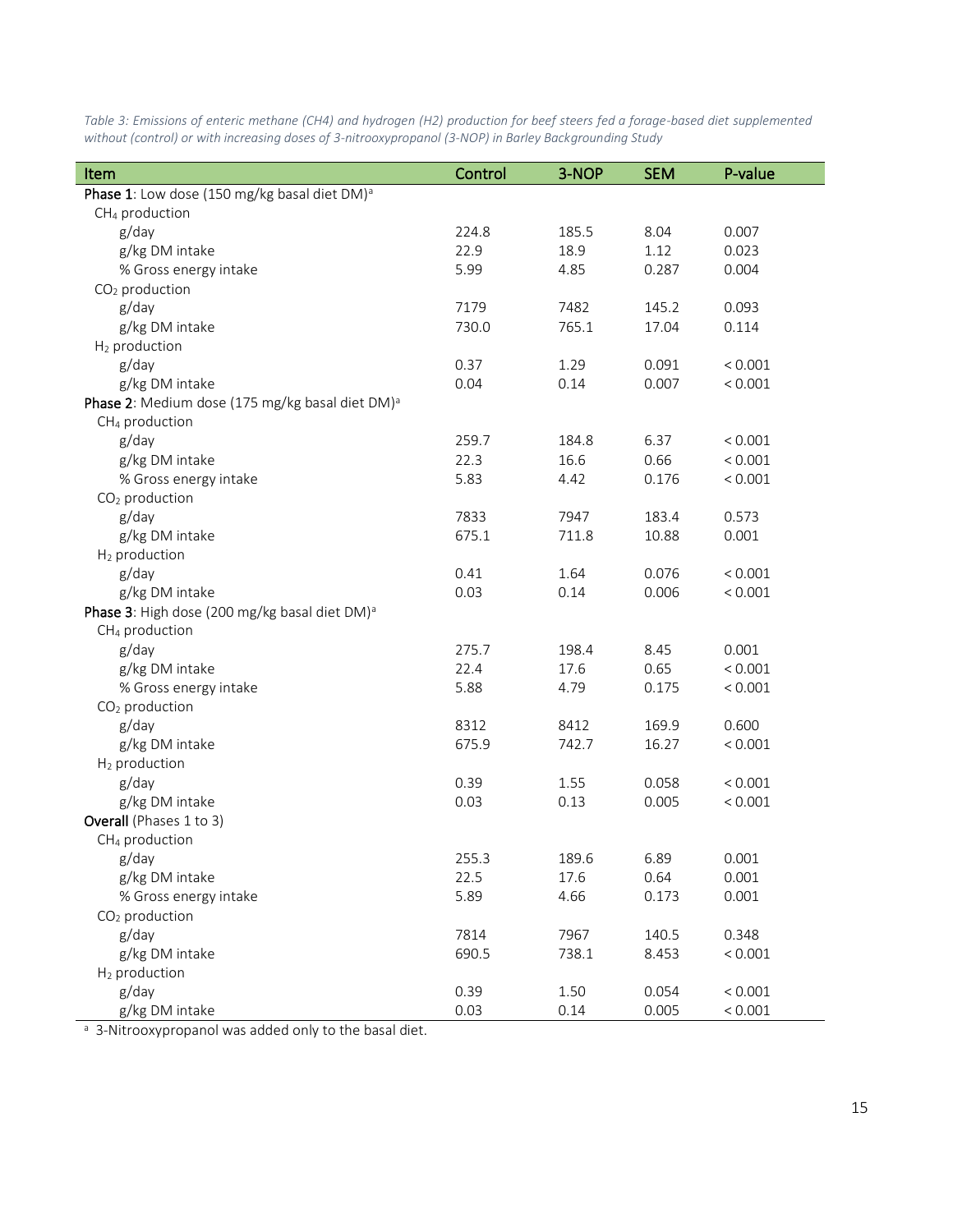The addition of 3-NOP to the backgrounding diet resulted in decreases in daily emissions of methane at all doses (Table 3). Administering 3-NOP in doses of 150, 175 and 200 mg/kg led to significant CH<sub>4</sub> yield (g/kg DMI) reductions of approximately 17.5%, 25.6%, and 21.4%, and 21.8% overall.

# <span id="page-16-0"></span>Achievements

### <span id="page-16-1"></span>GHG Benefits Arising From this Project

Overall, the project reduced emissions by 1473 CO<sub>2</sub>e MT (Table 4) which was above the anticipated 1276  $CO<sub>2</sub>e$  MT as indicated in the project application.

Offsets were quantified for 4 areas of the project: 1) cattle finished with barley-based diets at 125 mg/kg (7 replicates, Phases 1 and 3), 2) cattle finished with barley-based diets at an increasing dosage from 75 mg/kg to 125 mg/kg (3 replicates, Phase 2), cattle finished with corn based diets at 125 mg/kg (10 replicates), cattle backgrounded on a high-forage diet (8 replicates). Greatest amounts of offsets per animal were generated in the barley diets due to model sensitivity to an 70% decrease in the methane emission factor. Negative offset tonnage for  $N_2O$  in the barley finishing portions was observed and reflects the impact of poorer ADG and lack of response on feed conversion and associated greater manure output due to greater days to be finished per unit of carcass weight produced. Cattle fed corn had lower offsets per animal fed 3-NOP than barley due to a smaller reduction in methane, but this was partially balanced by an improvement in feed conversion and a smaller impact on ADG. Backgrounding resulted in the lower amount of offsets per head, due to the smallest impact on methane reduction and limited change in performance. The amount of offset generation per animal due to the feeding of 3-NOP in this study was approximately 3-4x what is normally generated in other GHG offset projects previously registered with the Alberta Emissions Offset Registry by Trimble and FHMS.

*Table 4: Greenhouse gas quantification from the project*

| <u>2001.01.1000101.01 c.1.0000000 / 11.1.100.</u><br><b>SHIG</b> yBenefits | <b>Barley</b><br><b>Finishing</b><br>Phases 1 & 3 | <b>Barley</b><br><b>Finishing</b><br>Phase 2 | Corn<br><b>Finishing</b> | <b>Backgrounding</b> | <b>Offsets</b><br><b>Total</b><br>Generated by<br>the project |
|----------------------------------------------------------------------------|---------------------------------------------------|----------------------------------------------|--------------------------|----------------------|---------------------------------------------------------------|
| Emission Factor, % GEI in CTRL                                             | 4.00                                              | 4.00                                         | 4.00                     | 6.50                 |                                                               |
| Emission Factor, % GEI for 3-NOP                                           | 1.20                                              | 1.20                                         | 2.38                     | 5.51                 |                                                               |
| N <sub>2</sub> O Offsets, CO <sub>2</sub> e MT                             | $-2$                                              | $-9$                                         | 26                       | 10                   | 25                                                            |
| CH <sub>4</sub> Offsets, CO <sub>2</sub> e MT                              | 515                                               | 233                                          | 542                      | 159                  | 1448                                                          |
| Total Offsets, CO <sub>2</sub> e MT                                        | 513                                               | 224                                          | 567                      | 169                  | 1473                                                          |
| Offsets per animal fed 3-NOP, CO <sub>2</sub> e MT                         | 0.3065                                            | 0.2867                                       | 0.2309                   | 0.0837               |                                                               |

### <span id="page-16-2"></span>Quantification of Expected Annual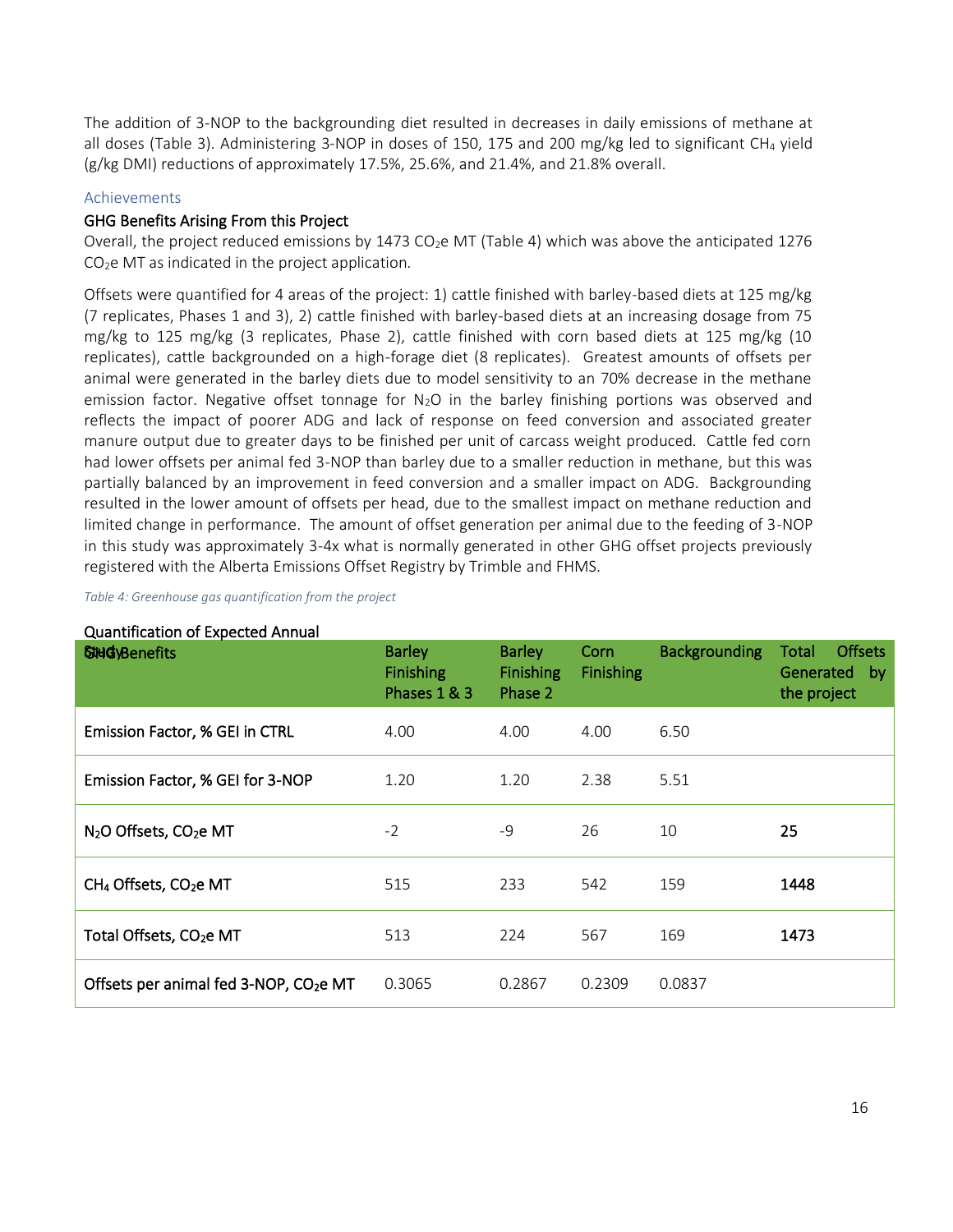Quantification was completed using project data and a proprietary GHG calculator developed by Trimble. 1 This calculator is based on the Reducing Greenhouse Gas Emissions from Fed Cattle Protocol developed for the Alberta Offset System and uses animal performance and diet information to estimate emissions. This protocol quantifies enteric emissions as well as methane and nitrous oxide  $(N_2O)$  emissions generated from manure storage and handling within the operations. The protocol quantifies reductions through a scientifically valid methodology and emission factors in the finishing stages of beef cattle at feedlots in Alberta. Unique to this project was the available data on emission reductions (from methane), which normally are unchanged, except for feeding diets with added fat. The average reported reduction from each portion of the project was incorporated into the model to determine what the estimated offset tonnage would be.

# <span id="page-17-0"></span>Immediate and Potential Future non-GHG Benefits

Increasing feed use efficiency in beef cattle means more efficient use of feed energy and less production of methane due to enteric fermentation. This means less feed needs to be grown, and less energy is consumed in transportation, which both benefit the GHG footprint. Further, generally less manure is excreted, resulting in reduced manure emissions. Both of these mechanisms result in emission reductions per kilogram of beef produced, resulting in more efficient production of beef and fewer greenhouse gas emissions. Although enteric and manure-based emissions were produced by cattle during the project condition, just as they were during the baseline condition, the incorporation of 3-NOP into the diet will lower the volume of greenhouse gases emitted per kilogram of live weight gain during backgrounding and/or per kilogram of hot carcass weight gain in the feedlot.

Use of 3-NOP has been shown to increase feed efficiency (Vyas et al. 2018). As a result, there are feed savings that the producer may realize.

Use of 3-NOP will not only reduce enteric based and other greenhouse gas emissions but potentially generate emission offsets eligible in Alberta's Offset System. Alberta's Fed Cattle Protocol could be modified to allow the inclusion of feed additives that reduce enteric fermentation. This could generate potential revenue for the producer and offset the cost of feeding the compound.

Additionally, the use of 3-NOP will reduce enteric based and other greenhouse gas associated with beef production. There may be a consumer demand for more sustainably produced beef thereby creating branding opportunities for the beef industry. Also globally, we increasingly see beef producers targeting low/zero emissions beef projects (e.g. Brazil has a carbon zero and a low carbon beef label, Australian beef is targeting being net zero by 2030, and already today some beef brands are selling a carbon neutral product). On the export markets it will be important that Canada can also offer a product with a low footprint. Until this is a broadly adopted practice, there will be marketing/product differentiation options.

<sup>1</sup> <https://agriculture.trimble.com/product/carbon-credits/>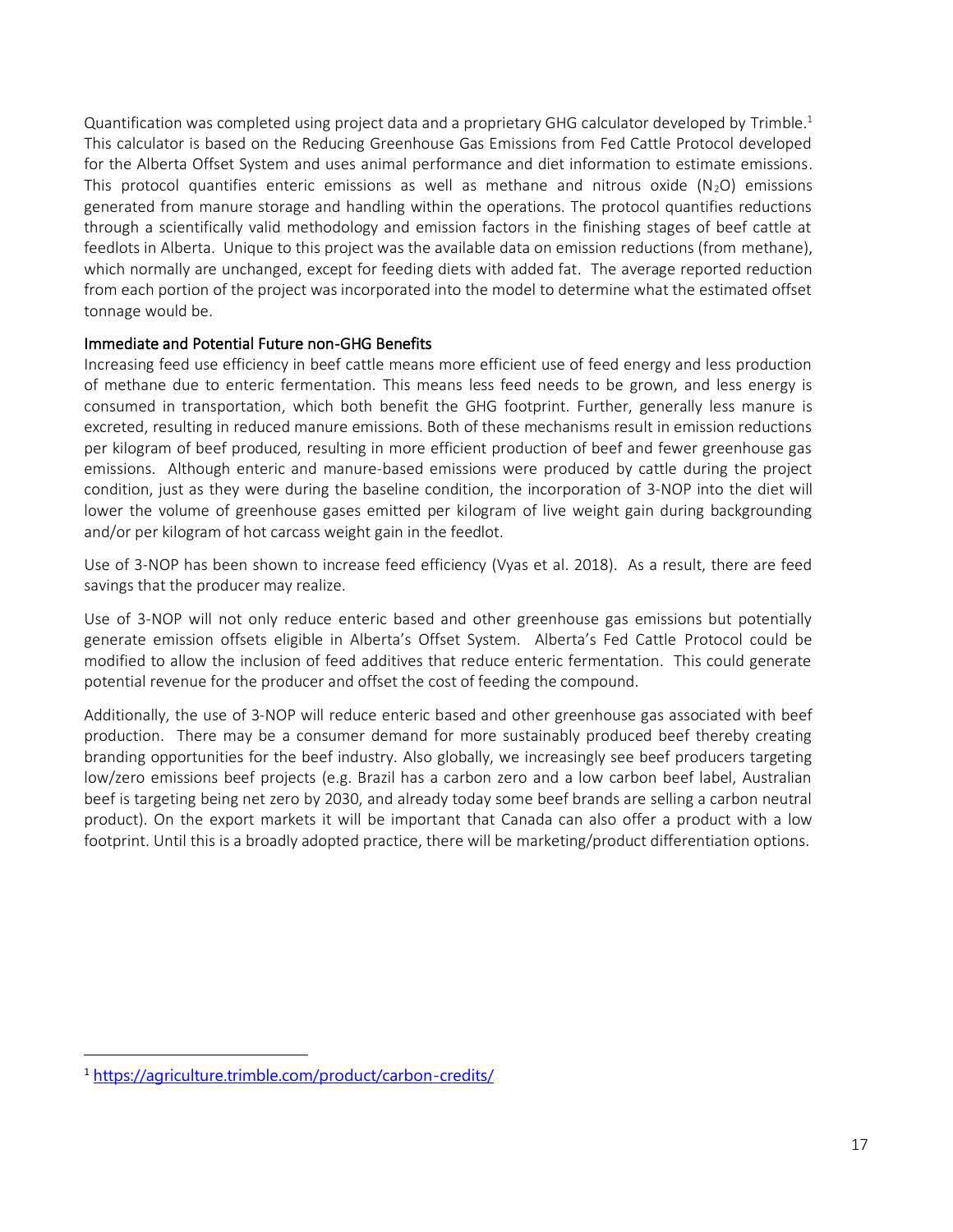# Publications

The current project will lead to a number of publications, some of which have already appeared, and others for which manuscripts are being drafted.

### *Refereed Scientific Papers*

Wilson J.D., T.K. Flesch, S.M. McGinn. 2018. The Wind Field in a Cattle Feedlot: Measurements and Simulations. Agricultural and Forest Meteorology 256–257: 84–92 <https://doi.org/10.1016/j.agrformet.2018.02.024>

McGinn, S. M., T. K. Flesch, K. A. Beauchemin, and M. Kindermann. 2019. Micrometeorological Methods for Measuring Methane Emission Reduction at Beef Cattle Feedlots: Evaluation of 3-Nitrooxypropanol Feed Additive. J. Environ. Qual. doi:10.2134/jeq2018.11.0412

Alemu, A. W., A. Shreck, C. W. Booker, S. M. McGinn, M. Kindermann, and K. A. Beauchemin. 2020. Use of 3-nitrooxypropanol in corn-based finishing diets to decrease enteric methane emissions from cattle in a commercial feedlot. J. Anim. Sci. (in review)

Alemu, A. W., L. Pekrul, A. L. Shreck, C. W. Booker, S. M. McGinn, M. Kindermann and K. A. Beauchemin. 2020. Feeding 3-Nitrooxypropanol to backgrounding cattle in a commercial feedlot decreased enteric methane production: Implications for sustainability of beef cattle production. (to be submitted)

# *Posters and Conference Proceedings*

Alemu A.W., C.W. Booker, A. Shreck, S. M. McGinn, S. N. Williams, M. Kindermann and K. A. Beauchemin. 2019. Sustained Decrease in Enteric Methane Production by Beef Cattle in a Commercial Feedlot Fed a Forage-based Backgrounding Diet Supplemented with Increasing Doses of 3-Nitrooxypropanol. 7th Greenhouse Gas and Animal Agriculture Conference, Foz do Igaussu Falls, Brazil, August 4-10 (Abstract and oral presentation).

McGinn, S.M., T.K. Flesch, K.A. Beauchemin, A. Shreck and M. Kindermann. 2019. Commercial-Scale Evaluation of fed 3-NOP in Reducing methane from Cattle Feedlots Using Micrometeorological Methods. 7th Greenhouse Gas and Animal Agriculture Conference, Foz do Igaussu Falls, Brazil, August 4-10 (Abstract and Poster Presentation).

Alemu, A. W., A. Shreck, C. W. Booker, S. M. McGinn, M. Kindermann, and K. A. Beauchemin. 2020. 3- Nitrooxypropanol decreased enteric methane emissions from feedlot cattle fed corn-based diets. European Association of Animal Production Annual Meeting 2020, Porto, Portugal (Abstract and oral presentation)

### <span id="page-18-0"></span>Next Steps

Currently, DSM is in the process of applying for product approval in the dairy sector in North America (the United States and Canada), and in several markets globally (EU, LatAm, China, Australia and New Zealand). Where possible this authorization will be sought for all ruminants. In a number of cases, depending on local legislation, a dairy and a beef authorization will be sought consecutively, as is the case in North America.

Furthermore, this project has highlighted a strong performance on methane reduction, without negative effects on the animal, and without facing any practical issues when transferring to a commercial scale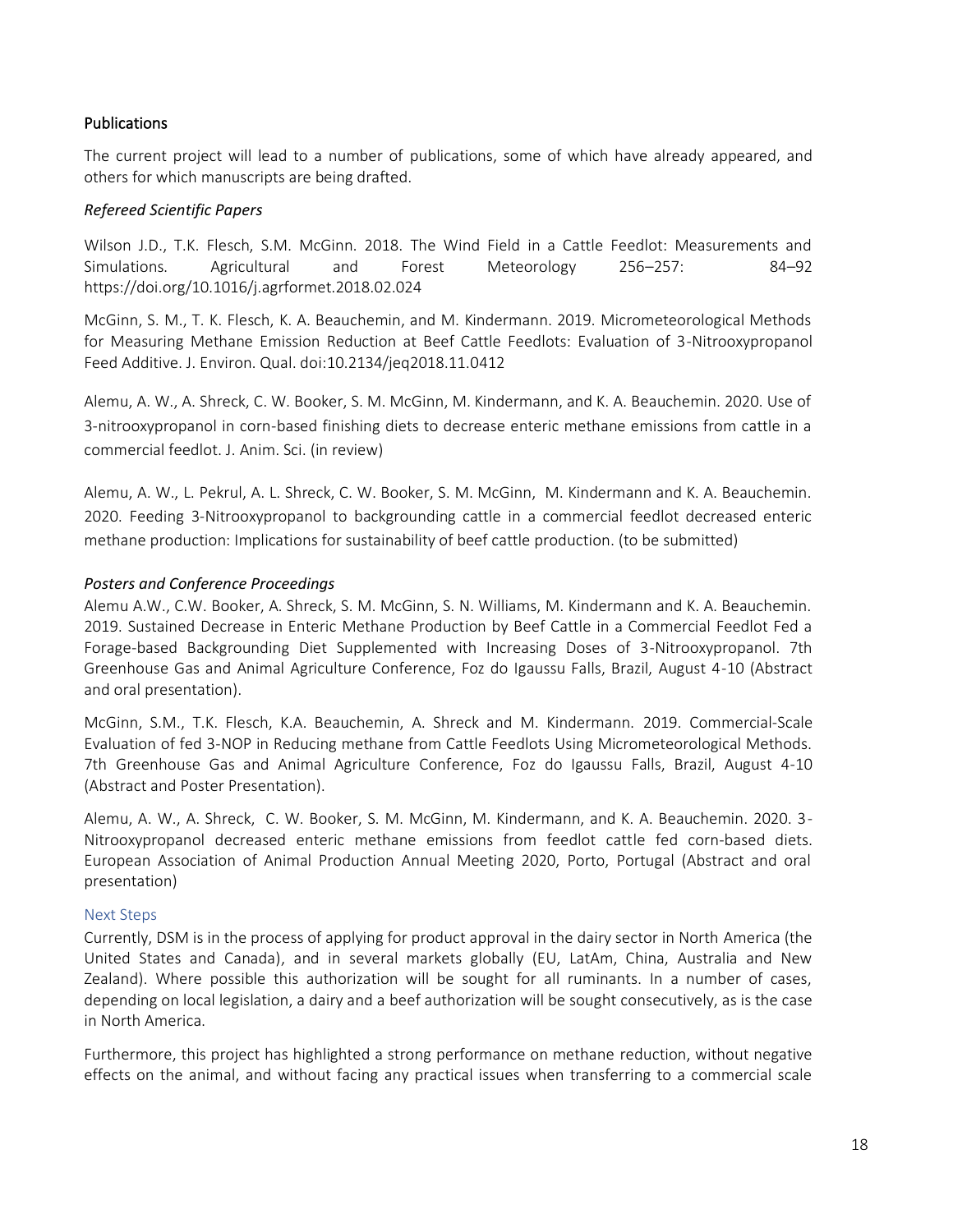operation. It did highlight the need for some further research on dose and step-up protocol under various diet combinations.

<span id="page-19-0"></span>The outcomes of this project will be presented in scientific publications that will be prepared over the next 12 months and submitted to peer-reviewed scientific journals. Additionally the project will be reported in line with ERA requirements. Provided that the product is still under review by regulatory authorities (FDA-CVM and VDD) any other communication will occur post market authorization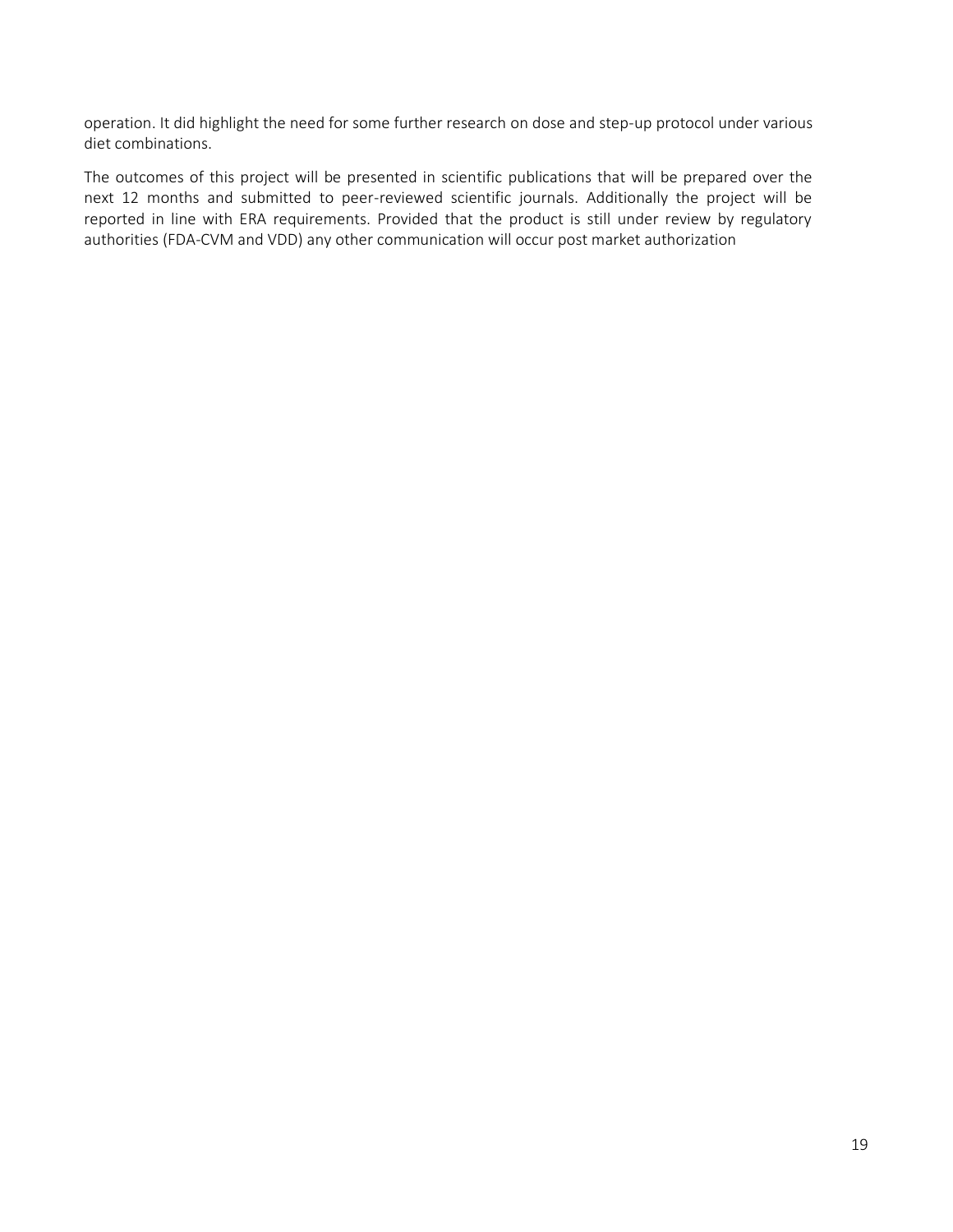#### Literature Cited

Beauchemin, K.A., T.A. McAllister, and S.M. McGinn 2009. Dietary mitigation of enteric methane from cattle. CAB Reviews: Perspectives in Agriculture, Veterinary Science, Nutrition and Natural Resources. 4 (No. 035), 18 pp.

Beauchemin, K.A., E.M. Ungerfeld, R. Eckard, and M. Wang. 2019. REVIEW: Fifty years of research on rumen methanogenesis - lessons learned and future challenges for mitigation. Animal (in press)

Environment and Climate Change Canada. 2019. National inventory report: greenhouse gas sources and sinks in Canada. http://publications.gc.ca/site/eng/9.816345/publication.html

Dijkstra, J., A. Bannink, J. France, E. Kebreab, and S. van Gastelen. 2018. Short communication: Antimethanogenic effects of 3-nitrooxypropanol depend on supplementation dose, dietary fiber content, and cattle type. Journal of Dairy Science 101, 9041–9047. doi:10.3168/jds.2018-14456

Duin, E.C., T. Wagner, S. Shima, D. Prakash, B. Cronin, D.R. Yáñez-Ruiz, S. Duval, R. Rümbeli, R.T. Stemmler, R.K. Thauer, and M. Kindermann. 2016. Mode of action uncovered for the specific reduction of methane emissions from ruminants by the small molecule 3-nitrooxypropanol. Proceedings of the National Academy of Sciences 113, 6172–6177. doi:10.1073/pnas.1600298113

Gerber, P.J., H. Steinfeld, B. Henderson, A. Mottet, C. Opio, J. Dijkman, A. Falcucci, and G. Tempio 2013. Tackling climate change through livestock – A global assessment of emissions and mitigation opportunities. Food and Agriculture Organization of the United Nations (FAO), Rome, Italy. http://www.fao.org/3/a-i3437e.pdf.

Hristov, A.N., J. Oh, C. Lee, R. Meinen, F. Montes, T. Ott, J. Firkins, A. Rotz, C. Dell, B. Adesogan, W. Yang, J. Tricarico, E. Kebreab, G. Waghorn, J. Dijkstra, and S. Oosting 2013. Mitigation of greenhouse gas emissions in livestock production – A review of technical options for non-CO2 emissions. In FAO Animal Production and Health Paper No. 177 (ed. PJ Gerber, B Henderson and HPS Makkar), pp 1-226. FAO, Rome, Italy. www.fao.org/3/i3288e/i3288e.pdf.

Hristov, A.N., J. Oh, F. Giallongo, T.W. Frederick, M.T. Harper, H.L. Weeks, A.F. Branco, P.J. Moate, M.H. Deighton, R.O. Williams, M. Kindermann, and S. Duval. 2015. An inhibitor persistently decreased enteric methane emission from dairy cows with no negative effect on milk production. Proceedings of the National Academy of Sciences of the United States 112, 10663–10668. doi:10.1073/pnas.1504124112

Intergovernmental Panel on Climate Change (IPCC). 2014. AR5 Synthesis Report: Climate Change 2014, https://www.ipcc.ch/report/ar5/syr/synthesis-report/

Muller, R.A., and E.A. Muller 2017. Fugitive methane and the role of atmospheric half-life. Geoinformatics & Geostatistics: An Overview 5: 3. doi:10.4172/2327-4581.1000162

Romero-Perez, A., E.K. Okine, S.M. McGinn, L.L. Guan, M. Oba, S.M. Duval and K.A. Beauchemin. 2014. The potential of 3-nitrooxypropanol to lower enteric methane emissions from beef cattle. Journal of Animal Science 92, 4682-4693. doi:10.2527/jas.2014-7573

Romero-Perez, A., E.K. Okine, S.M. McGinn, L.L. Guan, M. Oba, S.M. Duval, M. Kindermann, and K.A. Beauchemin. 2015. Sustained reduction in methane production from long-term supplementation of 3 nitrooxypropanol to a beef cattle diet. Journal of Animal Science 93, 1780-1791. doi:10.2527/jas2014- 8726

Thiel, A., R. Rümbeli, P. Mair, H. Yeman, and P. Beilstein. 2019a. 3-NOP: ADME studies in rats and ruminating animals. Feed and Chemical Toxicology 125, 528-539.